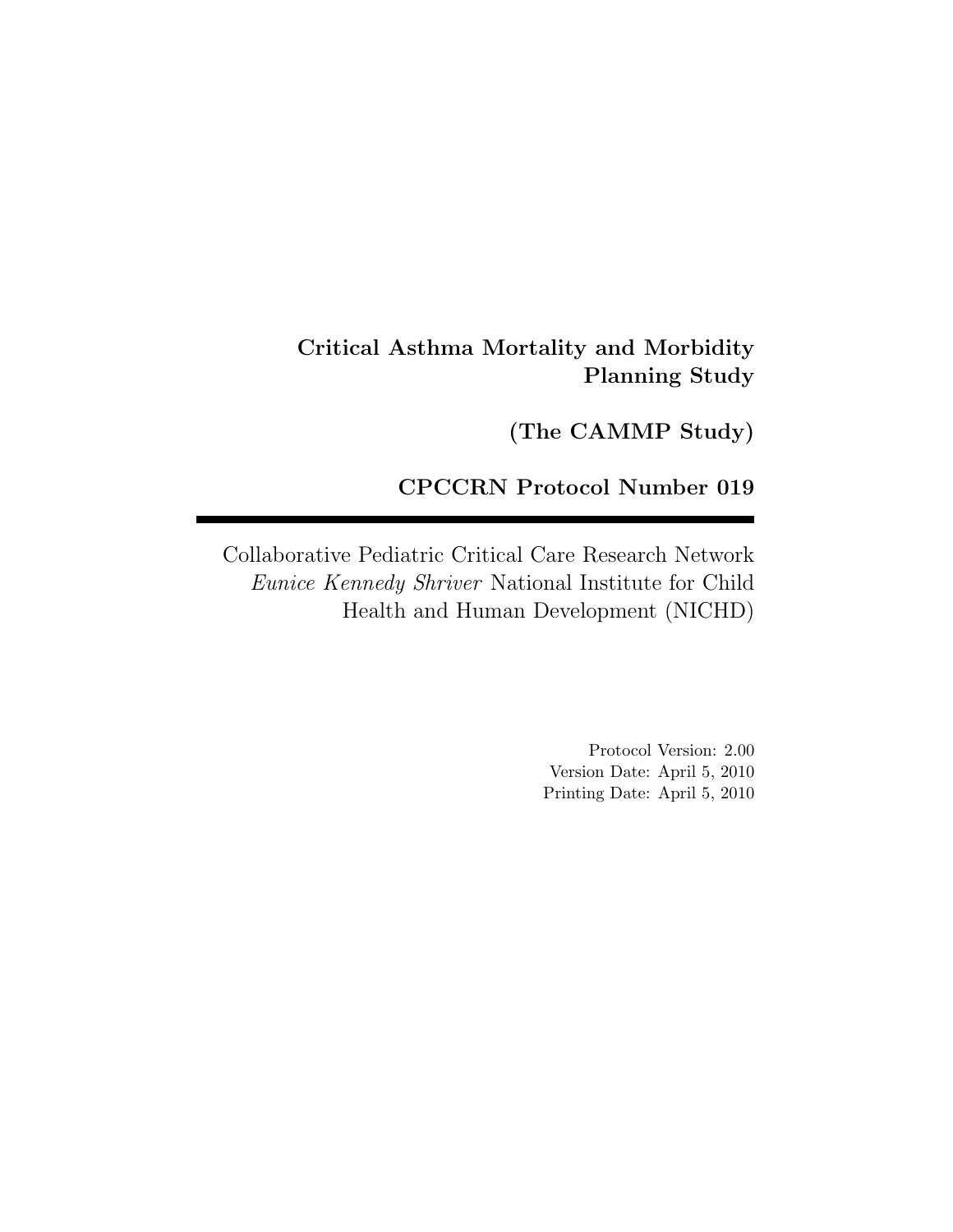Copyright © 2007-2010. University of Utah School of Medicine on behalf of the Collaborative Pediatric Critical Care Research Network (CPCCRN). All rights reserved.

This protocol is CPCCRN Protocol Number 019, and the lead CPCCRN investigator for this protocol is Christopher Newth, MD, FRCPC, Children's Hospital of Los Angeles.

The CPCCRN Clinical Centers are the Children's Hospital of Los Angeles, Children's Hospital of Michigan, Children's Hospital of Philadelphia, Children's Hospital of Pittsburgh, Children's National Medical Center, Phoenix Children's Hospital, and the University of Michigan, and are supported by Cooperative Agreements U10-HD050012, U10-HD050096, U10-HD063108, U10-HD049983, U10-HD049981, U10-HD063114, and U10-HD063106, respectively, from the Eunice Kennedy Shriver National Institute for Child Health and Human Development (NICHD).

This document was prepared by the CPCCRN Data Coordinating Center located at the University of Utah School of Medicine, Salt Lake City, Utah. The CPCCRN Data Coordinating Center at the University of Utah is supported by Cooperative Agreement U01-HD049934 from the National Institute for Child Health and Human Development (NICHD). This document was written and typeset using L<sup>A</sup>T<sub>E</sub>X 2<sub>ε</sub>.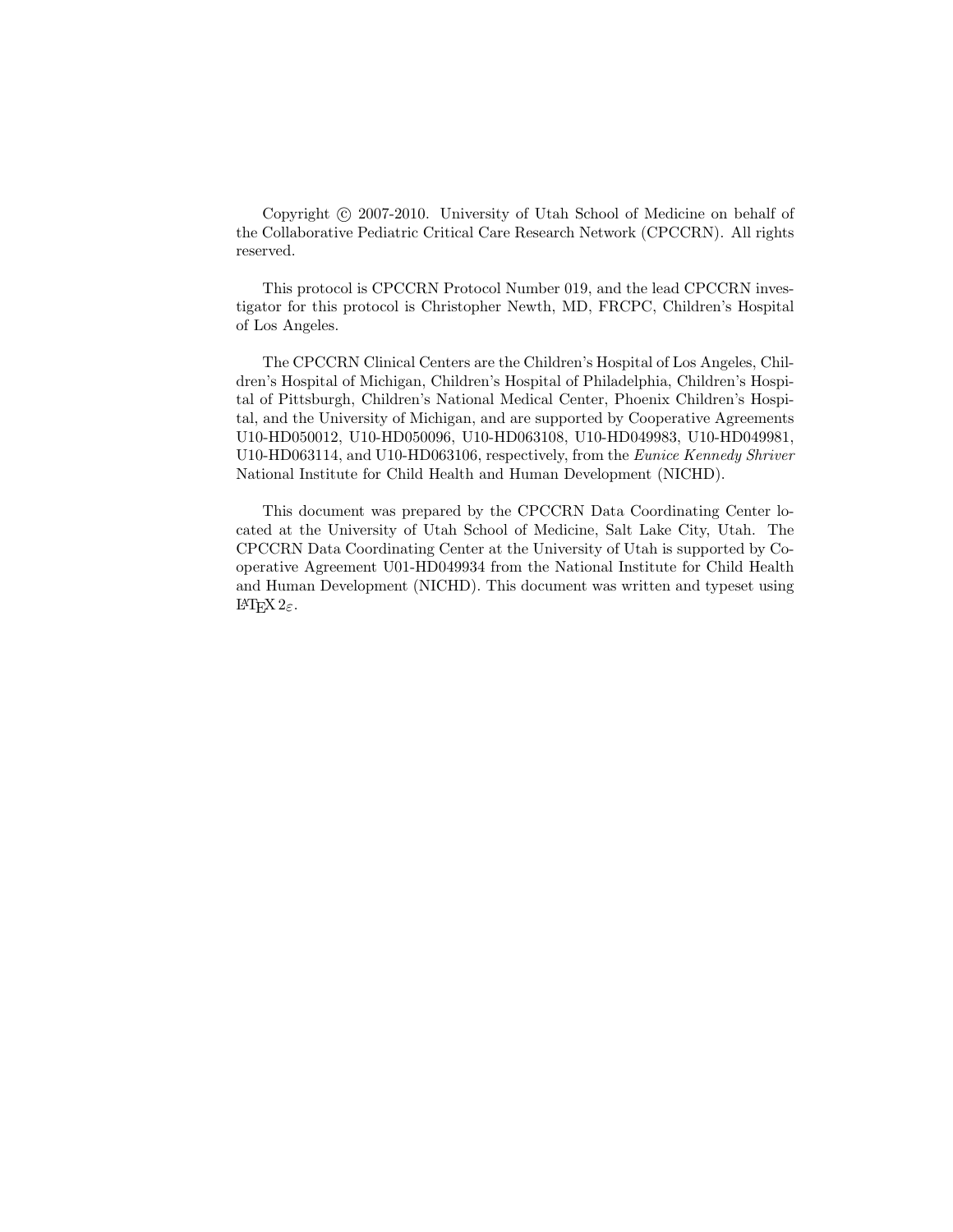### PROTOCOL TITLE: Critical Asthma Mortality and Morbidity Planning Study

#### Short Title: The CAMMP Study CPCCRN Protocol Number: 019

### Lead Investigator and Author: Christopher Newth, MD, FRCPC Children's Hospital of Los Angeles

### Protocol Version: 2.00 Version Date: April 5, 2010

I confirm that I have read this protocol, I understand it, and I will conduct the study according to the protocol. I will also work consistently with the ethical principles that have their origin in the Declaration of Helsinki and will adhere to the Ethical and Regulatory Considerations as stated.

I confirm that if I or any of my staff are members of the Institutional Review Board, we will abstain from voting on this protocol, its future renewals, and its future amendments.

Principal Investigator Name:

Principal Investigator Signature:

Date:  $\_\_$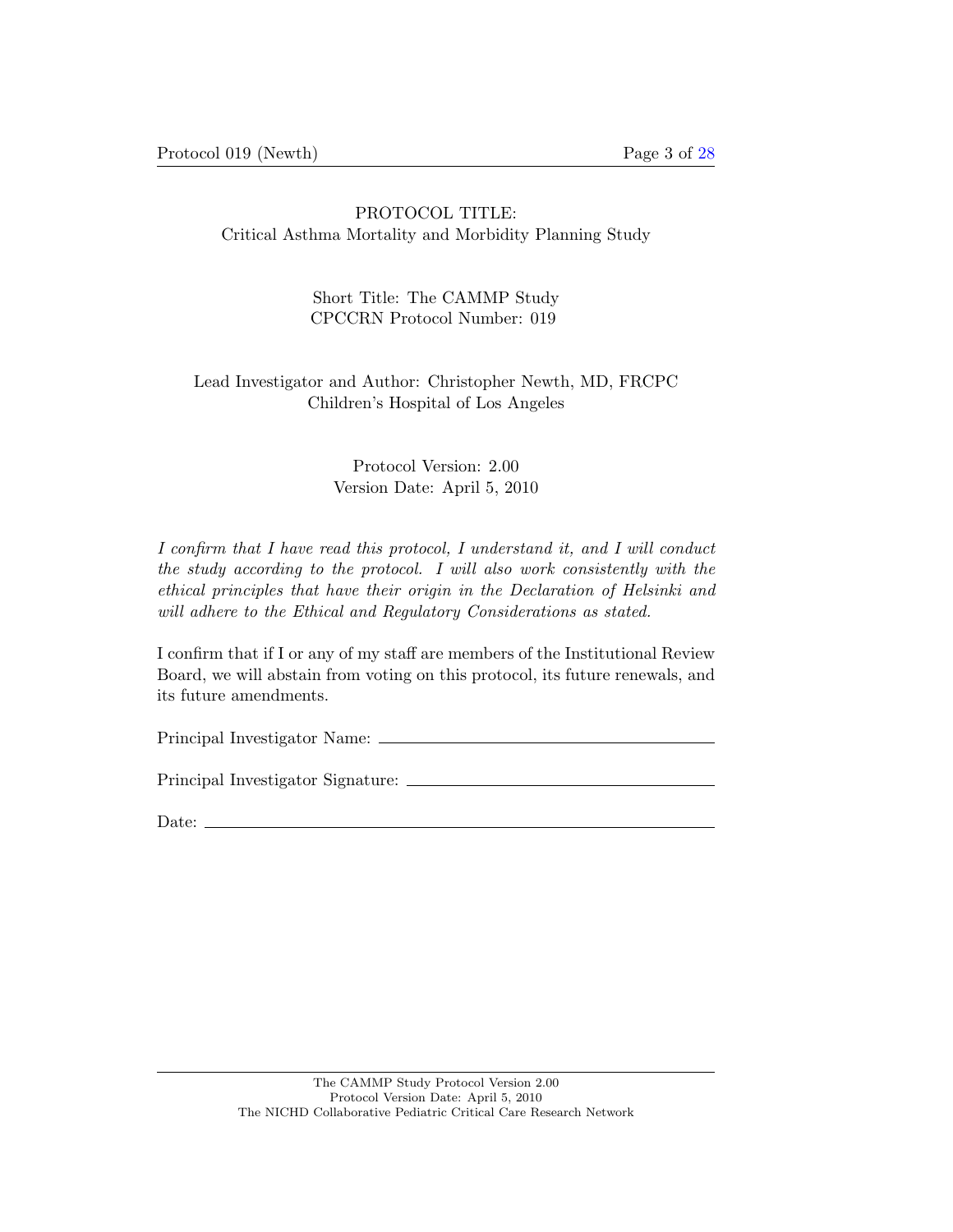### THIS PAGE IS INTENTIONALLY BLANK.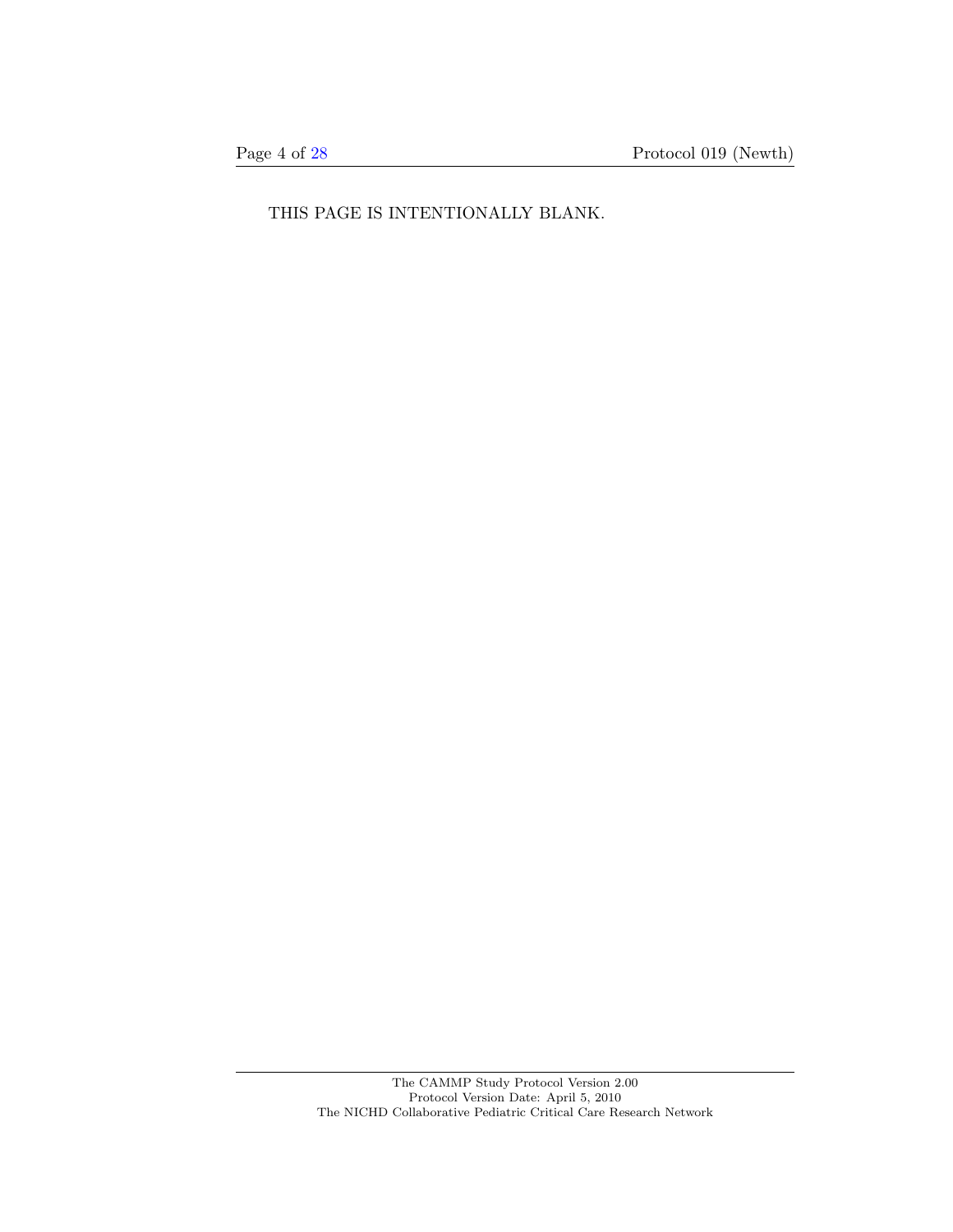# Contents

| 1                       |         | <b>Study Summary</b>                                | 7     |
|-------------------------|---------|-----------------------------------------------------|-------|
|                         | $1.1\,$ |                                                     | $8\,$ |
|                         | 1.2     |                                                     | 8     |
|                         | 1.3     |                                                     | 8     |
|                         |         | 1.3.1<br>Inclusion Criteria                         | 8     |
|                         |         | 1.3.2                                               | 9     |
|                         | 1.4     | Anticipated Recruitment and Study Duration          | 9     |
|                         | 1.5     |                                                     | 9     |
| $\bf{2}$                |         | <b>Background and Significance</b>                  | 10    |
| $\bf{3}$                |         | <b>Study Design and Specific Aims</b>               | 12    |
|                         | $3.1\,$ |                                                     | 12    |
|                         | $3.2\,$ |                                                     | 13    |
|                         |         | 3.2.1                                               | 13    |
|                         |         | 3.2.2                                               | 13    |
|                         | $3.3\,$ | Inclusion of Children, Women and Minorities         | 13    |
|                         |         | 3.3.1                                               | 13    |
|                         |         | 3.3.2                                               | 14    |
|                         |         | 3.3.3                                               | 14    |
| $\overline{\mathbf{4}}$ |         | <b>Data Collection</b>                              | 14    |
|                         | 4.1     |                                                     | 14    |
|                         | 4.2     | <b>History</b>                                      | 15    |
|                         | 4.3     |                                                     | 17    |
|                         |         | 4.3.1<br>Hospital and PICU Admission                | 17    |
|                         |         | 4.3.2                                               | 18    |
|                         |         | 4.3.3<br>Inhalational Anesthesia                    | 19    |
|                         |         | 4.3.4<br>Extracorporeal Membrane Oxygenation (ECMO) | 19    |
|                         |         | 4.3.5                                               | 20    |
|                         | 4.4     |                                                     | 20    |
|                         | 4.5     |                                                     | 22    |
| 5                       |         | <b>Statistical Analysis Plan</b>                    | 22    |
|                         | 5.1     |                                                     | 23    |
| 6                       |         | <b>Anticipated Recruitment and Study Duration</b>   | 23    |

The CAMMP Study Protocol Version 2.00 Protocol Version Date: April 5, 2010 The NICHD Collaborative Pediatric Critical Care Research Network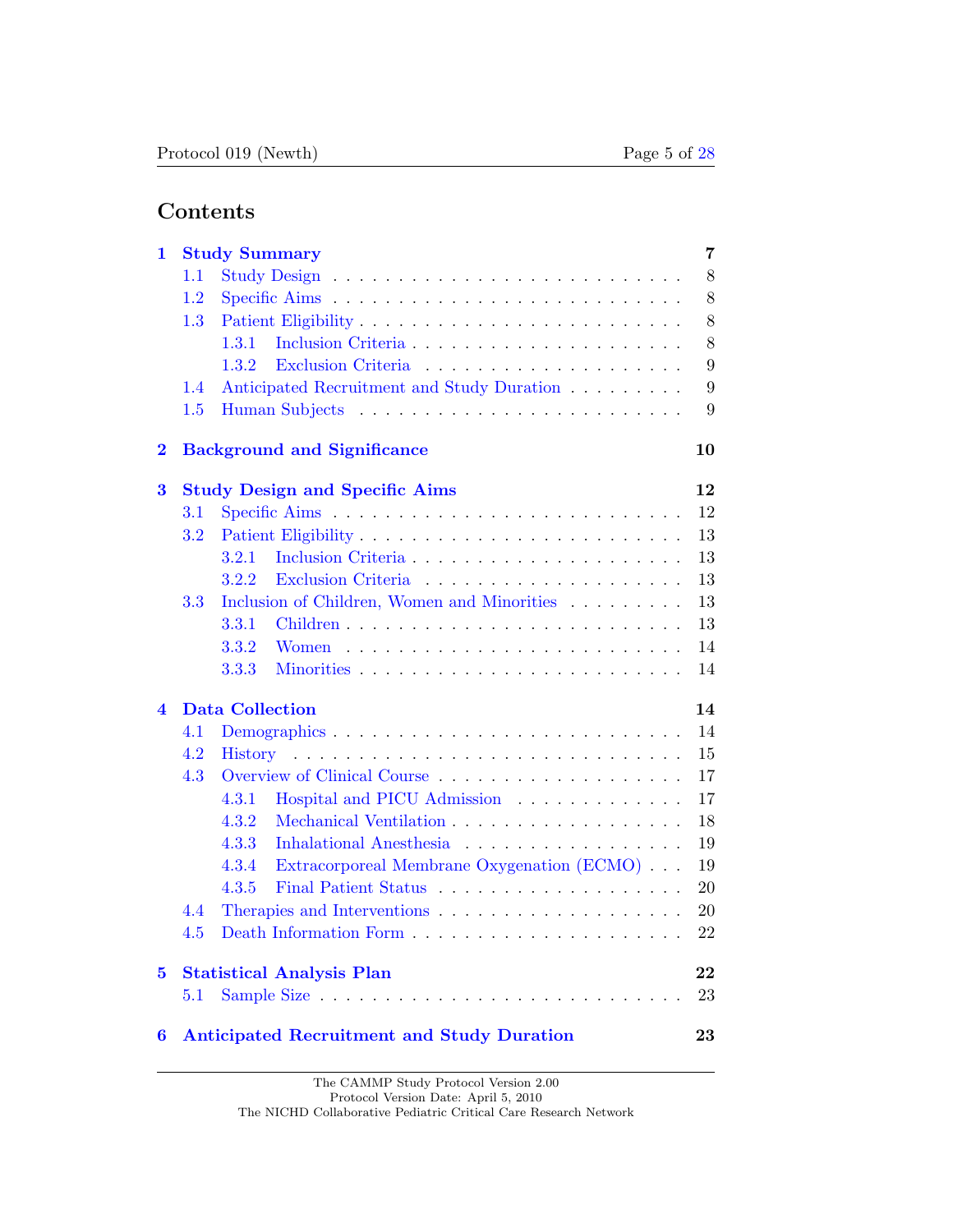|                                  |     | 7 Human Subjects                                           | 24  |  |  |  |  |  |  |
|----------------------------------|-----|------------------------------------------------------------|-----|--|--|--|--|--|--|
|                                  | 7.1 |                                                            | 24  |  |  |  |  |  |  |
|                                  | 7.2 |                                                            | 24  |  |  |  |  |  |  |
|                                  | 7.3 |                                                            | -24 |  |  |  |  |  |  |
|                                  | 7.4 |                                                            | -24 |  |  |  |  |  |  |
|                                  |     |                                                            | 25  |  |  |  |  |  |  |
|                                  | 7.6 |                                                            |     |  |  |  |  |  |  |
| 8                                |     | <b>Data Security</b>                                       | 25  |  |  |  |  |  |  |
| 9                                |     | <b>Health Insurance Portability and Accountability Act</b> | 26  |  |  |  |  |  |  |
| <b>10 Record Retention</b><br>26 |     |                                                            |     |  |  |  |  |  |  |
| <b>Bibliography</b><br>$\bf 27$  |     |                                                            |     |  |  |  |  |  |  |

# List of Tables

|  |  | Risk factors for potentially fatal asthma 11 |  |  |  |  |  |  |  |  |
|--|--|----------------------------------------------|--|--|--|--|--|--|--|--|
|  |  |                                              |  |  |  |  |  |  |  |  |

# List of Figures

|--|--|--|--|--|--|--|--|--|--|--|--|--|--|--|--|--|--|--|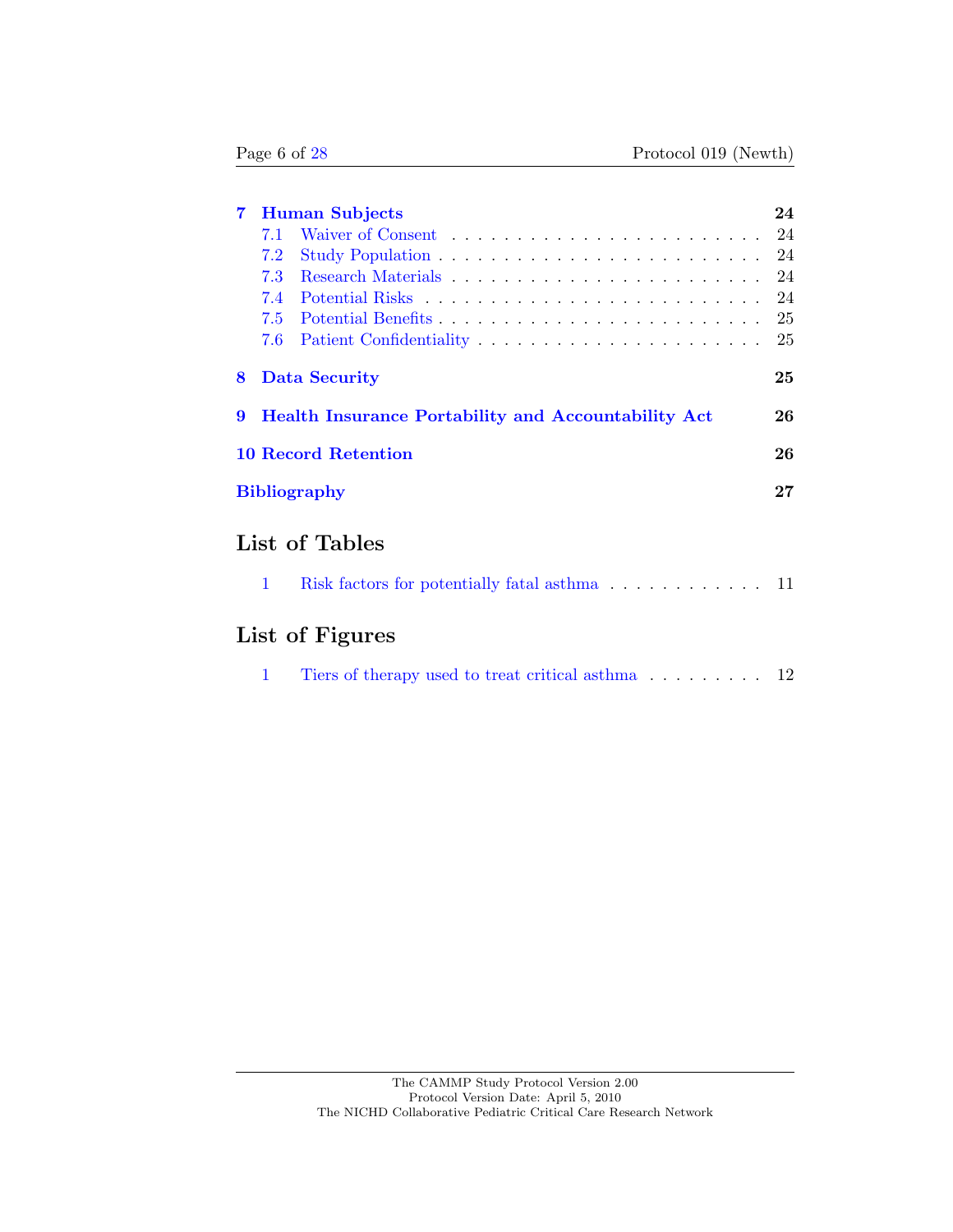#### Abstract

Status asthmaticus is the most common medical emergency in chil- $\alpha$  dren today<sup>[1](#page-26-1)</sup> and is responsible for nearly half a million hospital ad-missions annually.<sup>[2,](#page-26-2) [3](#page-26-3)</sup> Asthma affects more than 9 million children in the United States. Its prevalence has increased dramatically in recent years, rising by more than 50% among children aged 5-14 years of age from 1980 to the late 1990's. According to the Centers for Disease Control and Prevention, the prevalence of asthma among U.S. children was 5.8% in 2003. Despite evidence that asthma hospitalizations are decreasing, asthma mortality is not changing concomitantly. There is a subset of asthmatics with severe, acute exacerbations of disease, with a high incidence of morbidity and mortality. Characterization of this at risk population of children and adolescents has been difficult, and diversity of practice and disease management is common and may contribute to adverse outcomes.<sup>[4](#page-26-4)</sup> In order to gain a better understanding of status asthmaticus, its treatment and its overall outcomes, each Pediatric Intensive Care Unit (PICU) research team within the Collaborative Pediatric Critical Care Research Network (CPCCRN) will examine its admissions records in detail for children aged from 1 year up to the 18th birthday over the last 5 years for any instances of deaths resulting from a diagnosis of asthma (fatal asthma). Postmortem data will be reviewed where available. In addition, the medical records for children intubated and mechanically ventilated for asthma (near-fatal asthma) will be analyzed. This review and abstraction will enable CPCCRN investigators to quantify the current variability of critical asthma treatment and will help us to identify additional medical problems, such as organ failure, that may have occurred during the patient's fatal or near-fatal illness. Data from this study will inform development of prospective studies investigating the management of critical asthma.

#### <span id="page-6-0"></span>1 Study Summary

Following admission to the Pediatric Intensive Care Unit (PICU), some critically ill children with asthma require mechanical ventilation and/or progress to death. In order to gain a better understanding of status asthmaticus, its treatment and its overall outcomes, each PICU research team within the Collaborative Pediatric Critical Care Research Network (CPCCRN) will examine its admission records for children aged from 1 year up to the 18th birthday over the last 5 years for any deaths resulting from a diagnosis of asthma (fatal asthma). Autopsy reports will be reviewed where available. In addition, the admission records for any children intubated and mechanically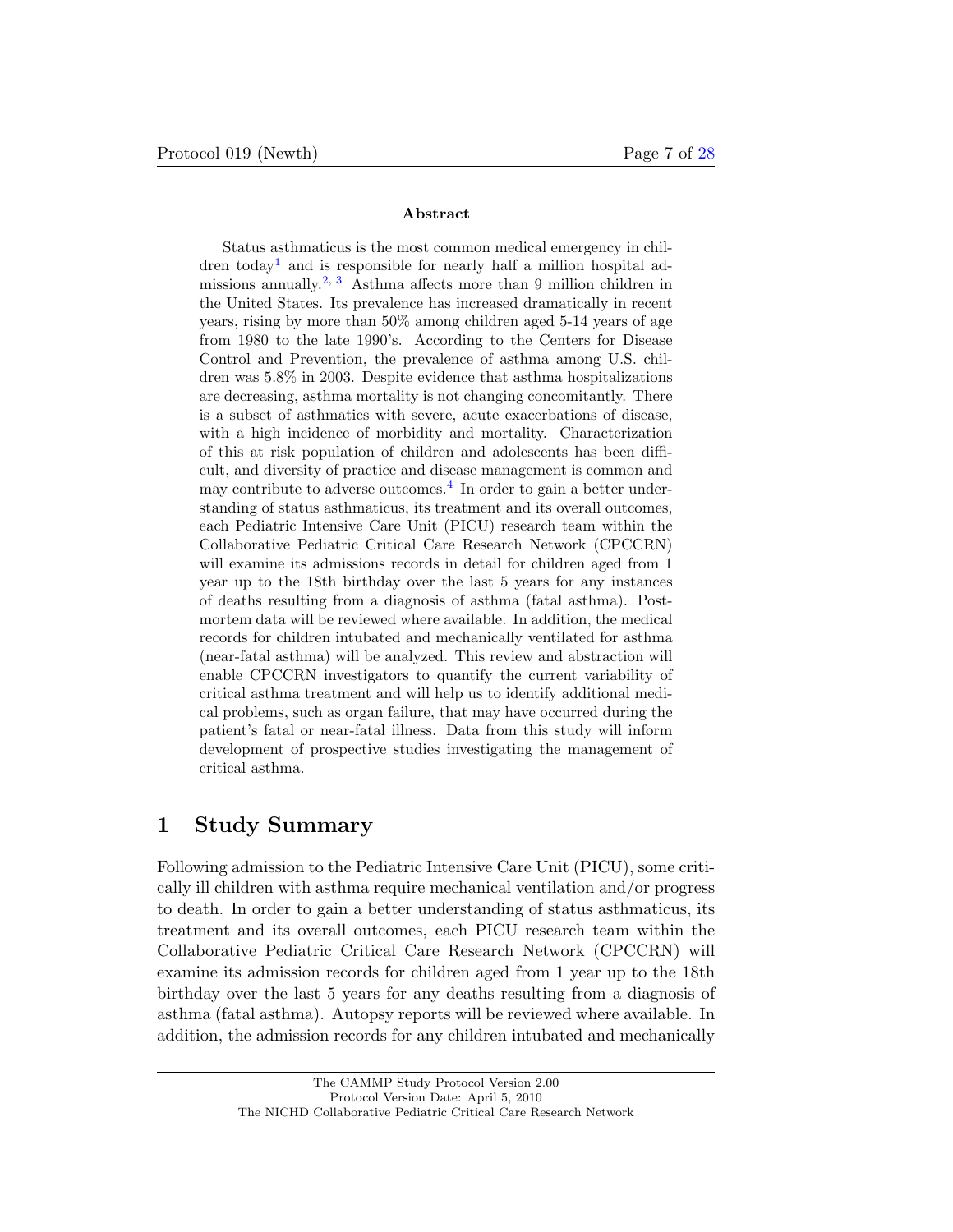ventilated for asthma (near-fatal asthma) will be analyzed. The information obtained from careful analysis of risk factors and details surrounding the circumstances of the deaths and the management of the near-fatal cases, that can be extracted retrospectively, will better inform prospective studies on critical asthma assessment and therapeutic decision making (particularly pharmacologic) in the future.

### <span id="page-7-0"></span>1.1 Study Design

The CAMMP Study is a retrospective review of the medical records of patients who die or who require intubation and mechanical ventilation for an acute exacerbation of asthma or its complications.

### <span id="page-7-1"></span>1.2 Specific Aims

The specific aims of this study are:

- Specific Aim 1. To describe, and where appropriate, to quantitate the clinical risk factors, course, and therapies used in the management of children who died with critical asthma in CPCCRN PICUs.
- Specific Aim 2. To describe, and where appropriate, to quantitate the clinical risk factors, course, and therapies used in the management of children who were intubated and mechanically ventilated with critical asthma in CPCCRN PICUs and who survived.

### <span id="page-7-2"></span>1.3 Patient Eligibility

The CAMMP Study will include all patients who died or who required intubation and mechanical ventilation in CPCCRN PICUs with an acute exacerbation of asthma or status asthmaticus between 2005 and 2009, inclusive. For study purposes, a diagnosis of an acute exacerbation of asthma or status asthmaticus as a primary cause of admission to a PICU is defined as "critical asthma." Near-fatal asthma is defined as asthma requiring intubation and mechanical ventilation for the disease, irrespective of where the patients were intubated.

### <span id="page-7-3"></span>1.3.1 Inclusion Criteria

Critically ill children eligible for enrollment include:

• Admitted to the PICU between the years of 2005 and 2009; AND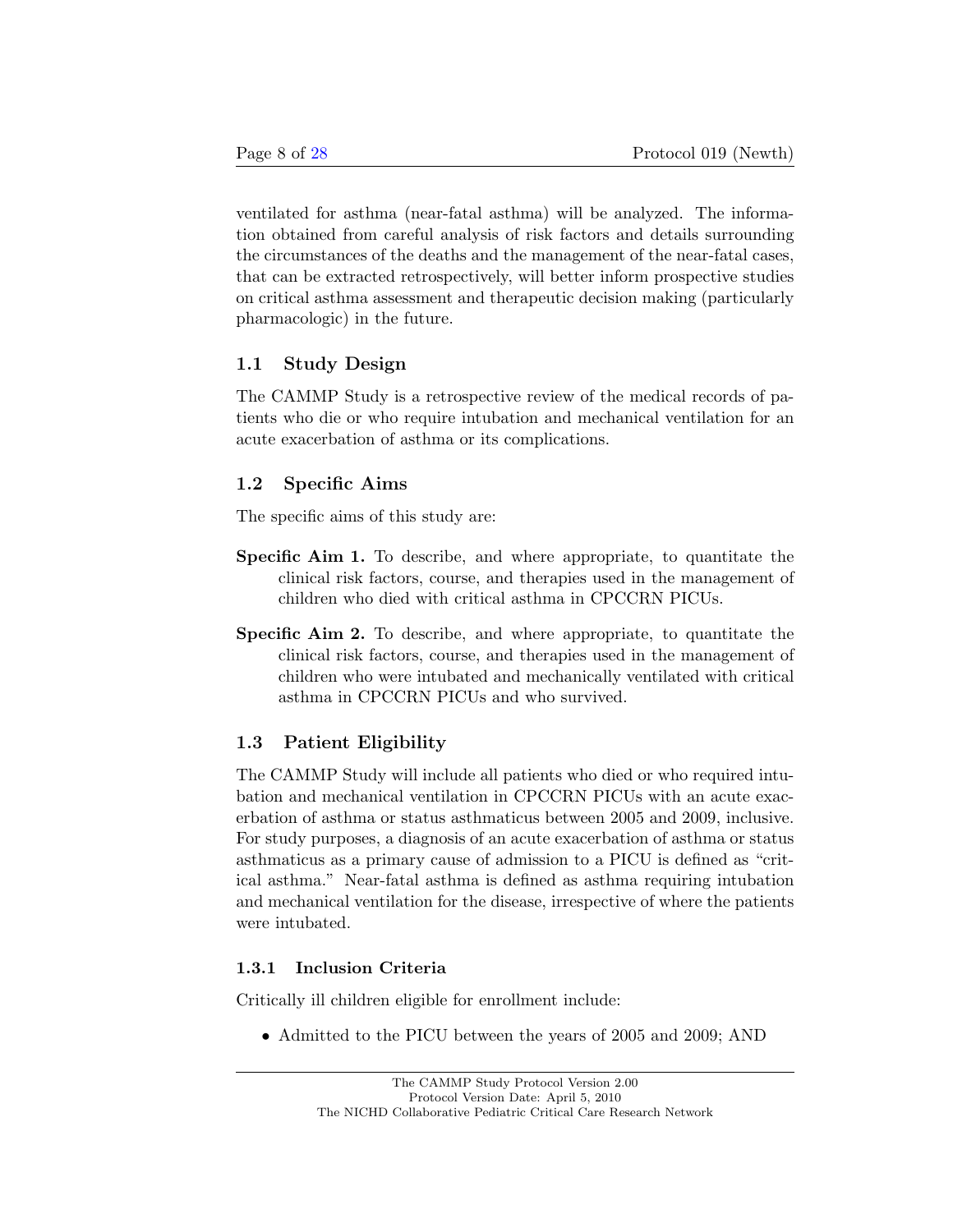- age greater than 1 and less than 18 years at the time of PICU admission; AND
- diagnosed with "critical asthma," defined as an acute exacerbation of asthma or status asthmaticus as a primary cause of admission to PICU; AND
- were treated for status asthmaticus or an acute exacerbation of asthma during the hospital stay; AND
- died in hospital OR survived but required intubation and mechanical ventilation at any point in their hospital stay.

### <span id="page-8-0"></span>1.3.2 Exclusion Criteria

Children are ineligible for enrollment if they had:

- Diagnosis of cystic fibrosis; OR
- diagnosis of bronchiolitis for current hospitalization.

### <span id="page-8-1"></span>1.4 Anticipated Recruitment and Study Duration

From the CPCCRN Core Data Registry, we estimate that 75-125 patients will meet study entry criteria per year across all CPCCRN sites, with anticipated total enrollment of 400-500 patients across the 5-year study period. Only a small percentage of these  $(<5\%)$  are deaths. The study duration is anticipated to be 12 months, with at least 4 to 6 months required for medical record review and data extraction.

### <span id="page-8-2"></span>1.5 Human Subjects

Waiver of informed consent will be requested for this study because the scientific validity of the study, to determine the disease course and clinical care of patients admitted to the PICU with fatal or near-fatal critical asthma, requires 100% of eligible patients. The study fulfills regulatory requirements for a waiver, because there are no changes in clinical practice, no therapeutic interventions, only minimal risk to the patient's family (loss of privacy), and obtaining informed consent would threaten the scientific validity of the study.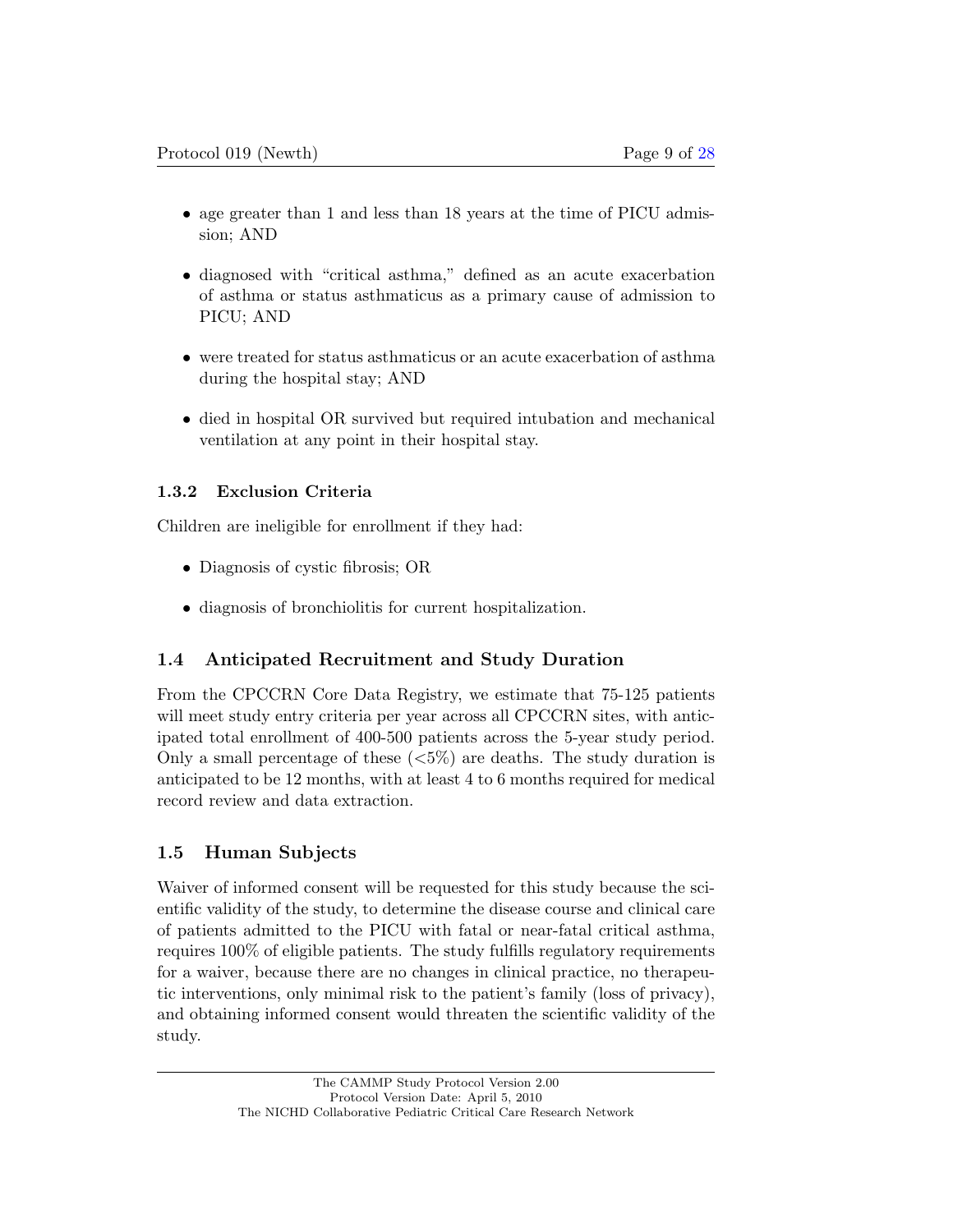### <span id="page-9-0"></span>2 Background and Significance

Asthma is the most common chronic childhood disease affecting more than 9 million children, resulting in nearly half a million hospital admissions annually. Status asthmaticus is the most common medical emergency in children.<sup>[1](#page-26-1)</sup> Prevalence of asthma increased by more than  $50\%$  from 1980 until the late 1990's among children aged 5-14 years and is particularly high in the United States. According to the Centers for Disease Control and Prevention, the prevalence of asthma among U.S. children was 5.8% in 2003. According to the National Center for Health Statistics, asthma is the third leading cause of hospitalization among persons under 18 years of age in the United States, exceeded in frequency only by pneumonia and injuries.

Although there is evidence that asthma hospitalizations are decreasing in frequency, asthma mortality is not declining concomitantly. There remains a subset of asthmatics with severe disease and persistent morbidity prevalence and mortality incidence. Characterization of this population of children and adolescents has been difficult,<sup>[5](#page-26-5)</sup> and diversity of practice and management is common.[4](#page-26-4)

There appear to be two clinical subsets of children who die from status asthmaticus.<sup>[6](#page-26-6)</sup> Some children with fatal asthma have a long history of poorly controlled, severe asthma, often with a previous history of respiratory failure (Type 1, or slow-onset, late arrival). This pattern of fatal asthma is responsible for the majority of asthma-related deaths and is generally considered preventable; death occurs secondary to acute respiratory failure and asphyxia or from complications associated with mechanical ventilation.[5,](#page-26-5) [7](#page-26-7)[–11](#page-26-8) Pathological examination in these cases demonstrates extensive bronchial mucus plugging, edema, and eosinophilic infiltration of the airways.

Alternatively, some children who present with only a mild history of asthma, and more often even with no history of asthma, experience a sudden onset of fulminant bronchospasm, and rapidly progress to cardiac arrest and death (Type 2, or fast-onset, asthma).<sup>[12–](#page-26-9)[15](#page-27-1)</sup> By contrast, pathologic examination of these Type 2 fatal cases shows empty airways devoid of mucus plugging with a greater proportion of neutrophils than eosinophils.[16](#page-27-2) It can be anticipated from their pathology that, if recognized and managed early, these children would likely respond faster to beta-agonists and mechanical ventilator support compared with children with Type 1 fatal asthma whose airways are blocked.[17](#page-27-3)

Robertson et al<sup>[18](#page-27-4)</sup> reviewed 51 pediatric deaths from asthma in Australia between 1986 and 1999, and found that nearly one-third of these children were judged to have mild asthma with no prior hospitalizations for asthma.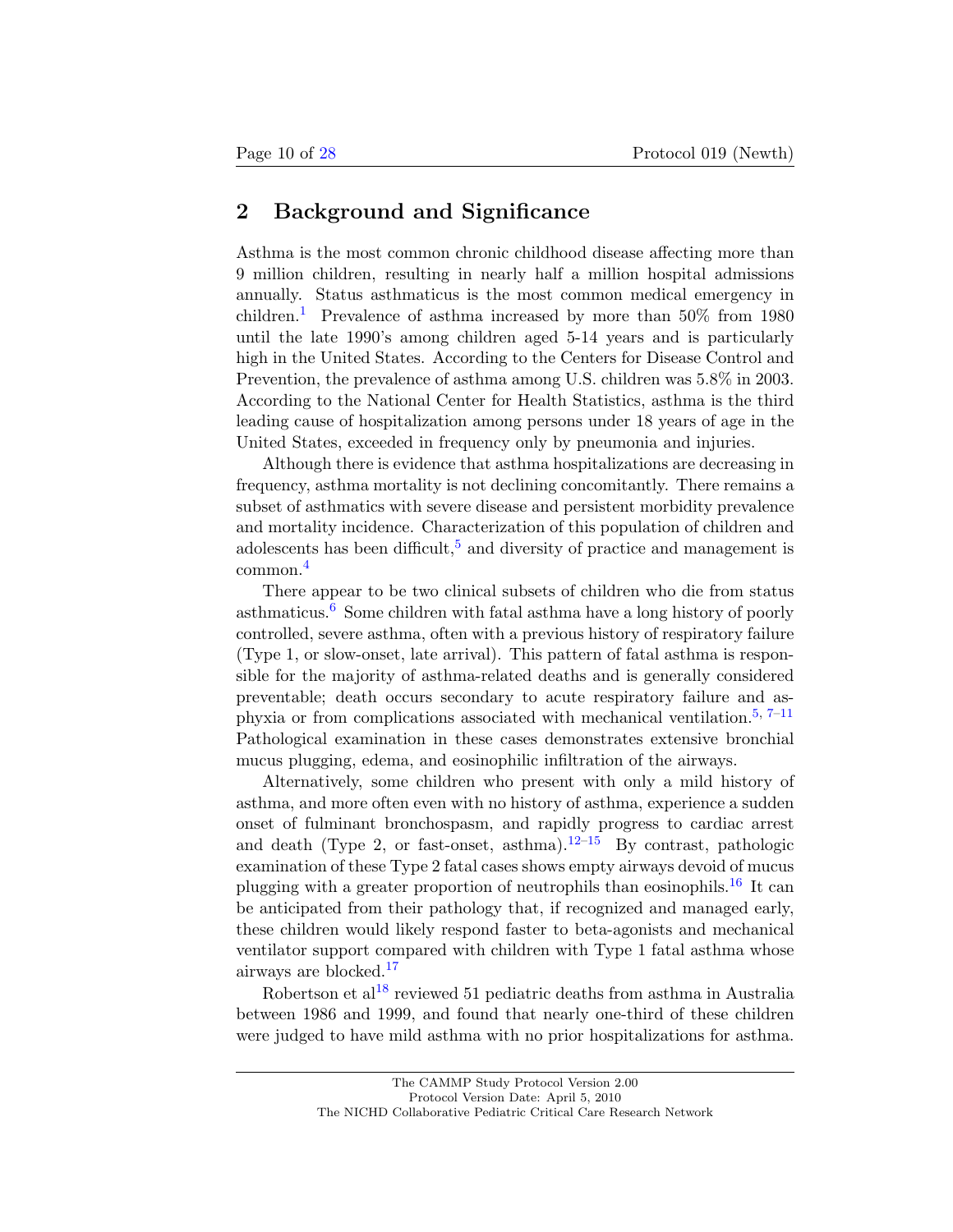| 1. History of previous attack with:                                            |
|--------------------------------------------------------------------------------|
| A. Severe, rapid progression of symptoms                                       |
| B. Respiratory failure requiring endotracheal intubation or ventilator support |
| C. Seizures or loss of consciousness                                           |
| D. Pediatric intensive care unit admission                                     |
| 2. Attacks precipitated by food allergy                                        |
| 3. Denial or failure to perceive the severity of illness                       |
| 4. Noncompliance                                                               |
| 5. Lack of social support network (dysfunctional family)                       |
| 6. Associated psychiatric disorder, e.g. depression                            |
| 7. Non-white children (especially African-American and Hispanic children)      |

<span id="page-10-0"></span>Table 1: Risk factors for potentially fatal asthma

Sixty three percent experienced a sudden collapse within minutes of the onset of symptoms, and 75% died before reaching the hospital. In this series, only 25% had an acute progression of chronic, poorly controlled asthma that resulted in eventual death. The authors of this study concluded that about 39% of these deaths were preventable by earlier recognition and intervention.

Over a six-year period at The Hospital for Sick Children in Toronto, 89 children were admitted to the PICU for status asthmaticus. Three children died in the PICU from hypoxic-ischemic encephalopathy following out-of-hospital cardiac arrest.<sup>[19](#page-27-5)</sup> Kravis and Kolski<sup>[20](#page-27-6)</sup> reported a case series of 13 deaths secondary to asthma. Only one child died following admission to the hospital. Similarly, in two other studies, nearly 50% of asthmatic children died before reaching the hospital with the time from the onset of symptoms to death less than one hour in 21%, and less than 2 hours in 50% of these cases, respectively.<sup>[21,](#page-27-7) [22](#page-27-8)</sup> This and other similar reports further underscore the need for early recognition for children at risk for Type 2 fast-onset, sudden asphyxial asthma. Accordingly, several authorities have attempted to define characteristics of risk factors of children who die of asthma (See Table [1\)](#page-10-0).

Management of near-fatal and worsening asthma in pediatric intensive care units is not well-studied. Escalation of therapy in variable patterns is a common sequence of events in fatal and near fatal asthma. Figure [1 on](#page-11-2) [the next page](#page-11-2) summarizes a conceptual framework (likely variable across PICUs) for understanding therapeutic escalation in these conditions.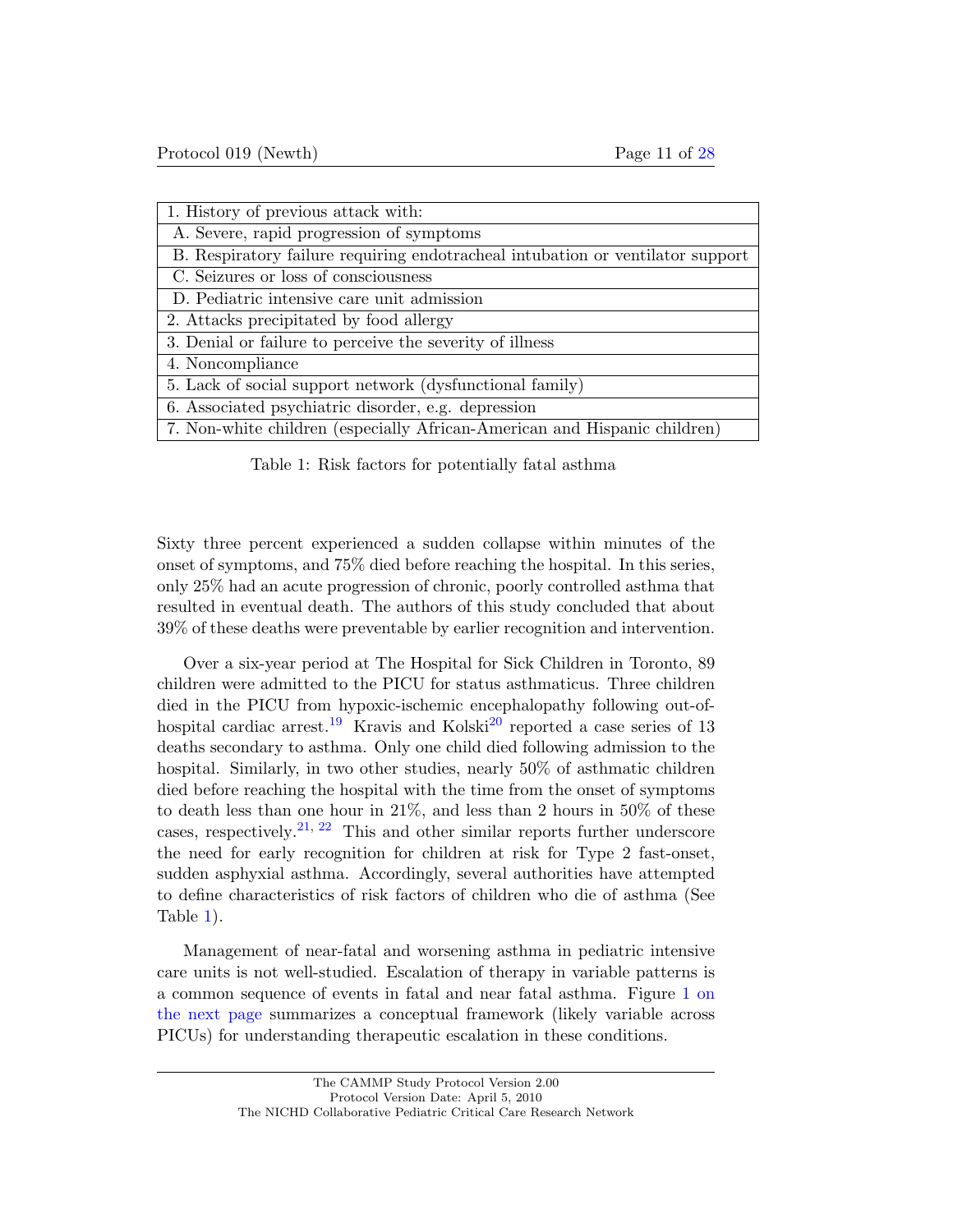

<span id="page-11-2"></span>Figure 1: Tiers of therapy used to treat critical asthma

## <span id="page-11-0"></span>3 Study Design and Specific Aims

The CAMMP Study is a retrospective review of medical records of patients who die or who require intubation and mechanical ventilation for an acute exacerbation of asthma or its complications.

#### <span id="page-11-1"></span>3.1 Specific Aims

The specific aims of this study are:

- Specific Aim 1. To describe, and where appropriate, to quantitate the clinical risk factors, course, and therapies used in the management of children who died with critical asthma in CPCCRN PICUs.
- Specific Aim 2. To describe, and where appropriate, to quantitate the clinical risk factors, course, and therapies used in the management of children who were intubated and mechanically ventilated with critical asthma in CPCCRN PICUs and who survived.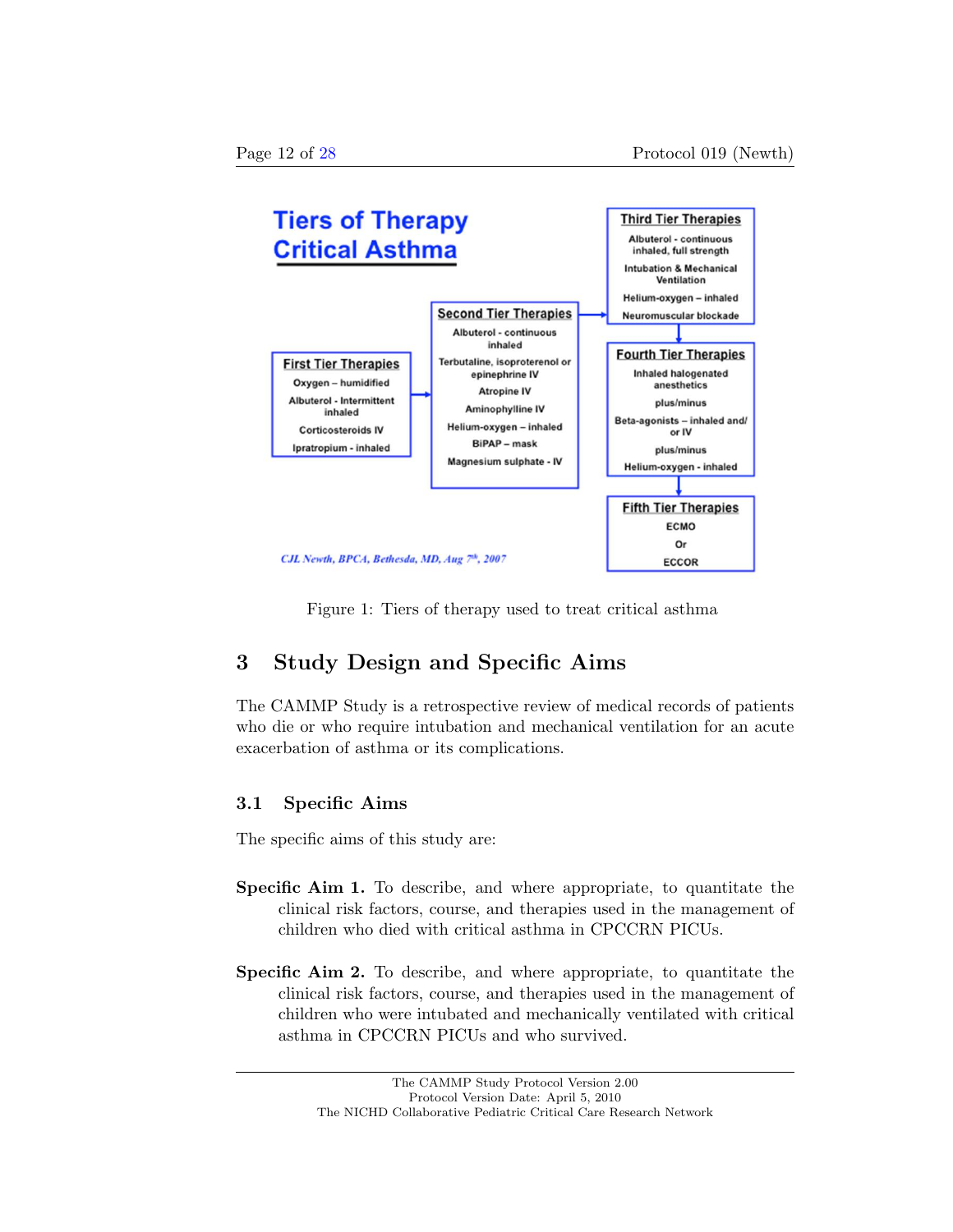### <span id="page-12-0"></span>3.2 Patient Eligibility

The CAMMP Study will include all patients who died or who required intubation and mechanical ventilation in CPCCRN PICUs with an acute exacerbation of asthma or status asthmaticus between 2005 and 2009, inclusive. For study purposes, a diagnosis of an acute exacerbation of asthma or status asthmaticus as a primary cause of admission to a PICU is defined as "critical asthma." Near-fatal asthma is defined as asthma requiring intubation and mechanical ventilation for the disease, irrespective of where the patients were intubated.

### <span id="page-12-1"></span>3.2.1 Inclusion Criteria

Critically ill children eligible for enrollment include:

- Admitted to the PICU between the years of 2005 and 2009; AND
- age greater than 1 and less than 18 years at the time of PICU admission; AND
- diagnosed with "critical asthma," defined as an acute exacerbation of asthma or status asthmaticus as a primary cause of admission to PICU; AND
- were treated for status asthmaticus or an acute exacerbation of asthma during the hospital stay; AND
- died in hospital OR survived but required intubation and mechanical ventilation at any point in their hospital stay.

### <span id="page-12-2"></span>3.2.2 Exclusion Criteria

Children are ineligible for enrollment if they had:

- Diagnosis of cystic fibrosis; OR
- diagnosis of bronchiolitis for current hospitalization.

### <span id="page-12-3"></span>3.3 Inclusion of Children, Women and Minorities

### <span id="page-12-4"></span>3.3.1 Inclusion of Children in Research

All eligible subjects in this study are children.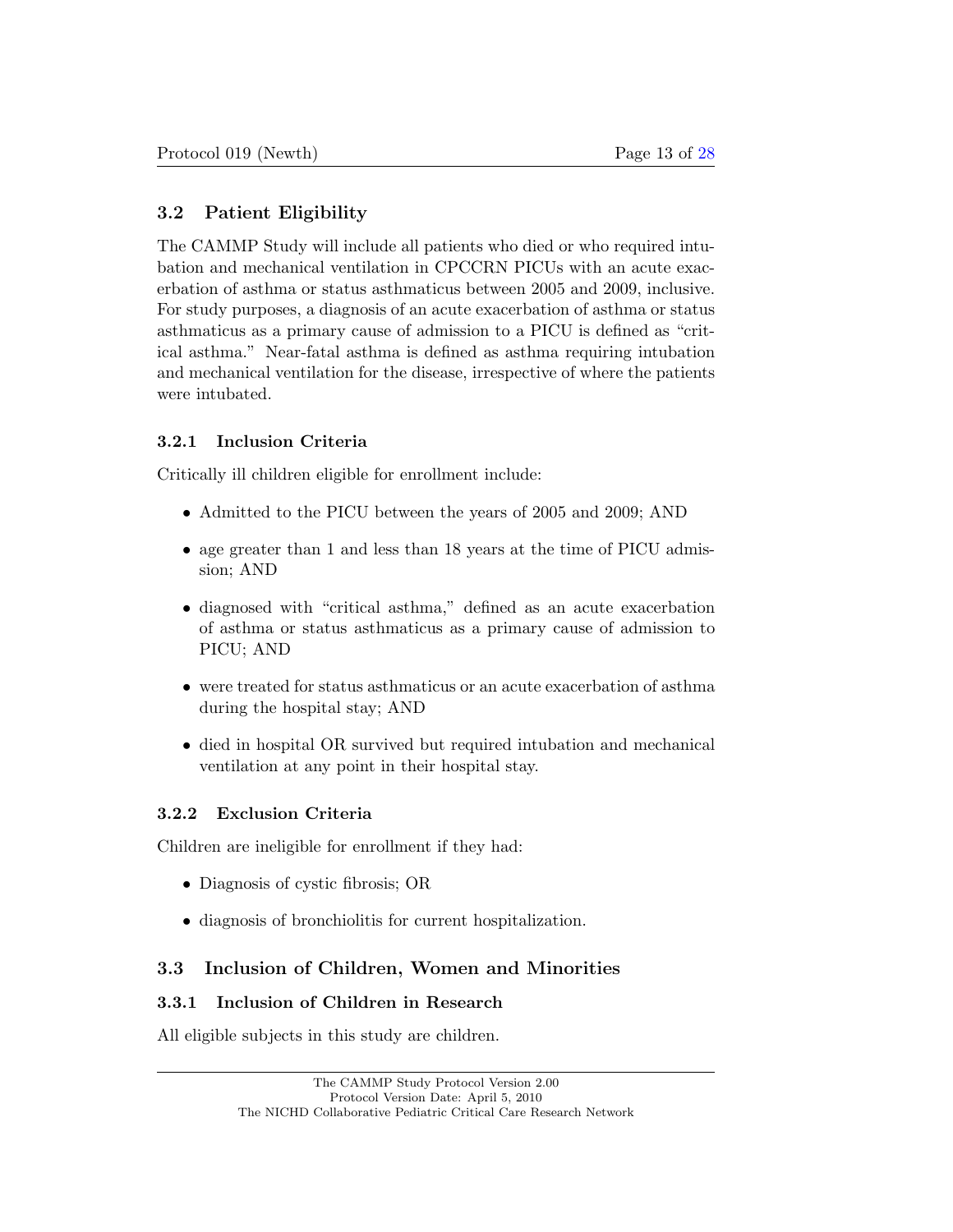#### <span id="page-13-0"></span>3.3.2 Inclusion of Women in Research

All eligible subjects will be enrolled in the study regardless of gender.

#### <span id="page-13-1"></span>3.3.3 Inclusion of Minorities in Research

All eligible subjects will be enrolled in the study regardless of race or ethnicity. The race and ethnicity breakdown of the study population is likely to differ from the overall population of PICU patients at each center because African American race and Hispanic ethnicity are associated with status asthmaticus.

### <span id="page-13-2"></span>4 Data Collection

Data will be collected for each asthma-related PICU admission meeting study entry criteria. If a patient is admitted to the hospital multiple times over the study period, the data collection should be completed for each qualifying PICU admission. If a patient is admitted to the PICU multiple times during one hospital stay, the data collection should be completed for the initial PICU admission.

The data elements to be collected include demographic and clinical variables, specifically:

#### <span id="page-13-3"></span>4.1 Demographics

- Date of birth
- Gender
- Age at admission
- Weight (kg) at admission
- Height (cm) at admission
- Race
	- American Indian or Alaska Native. A person having origins in any of the original peoples of North and South America, including Central America, and who maintains tribal affiliation or community attachment.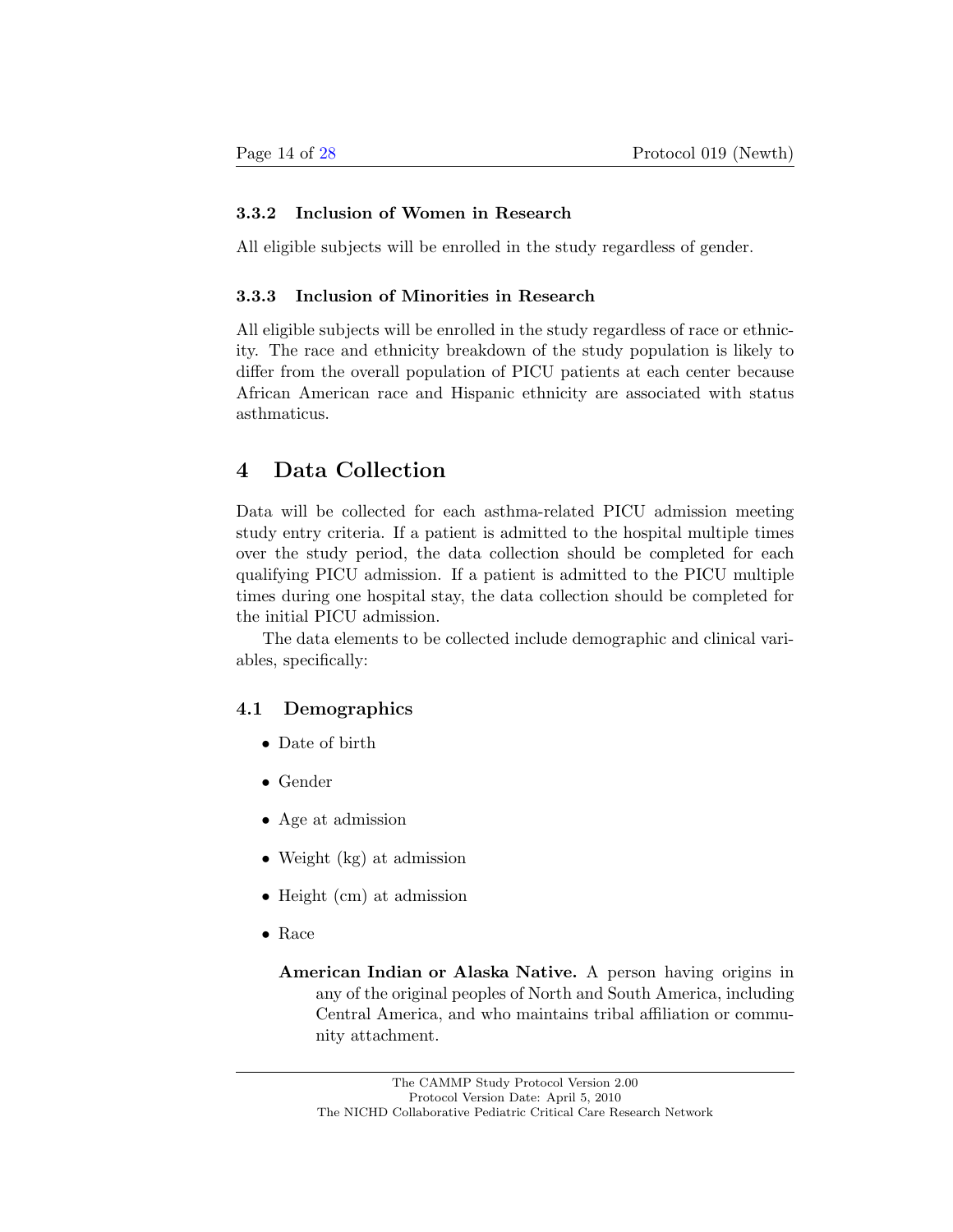- Asian. A person having origins in any of the original peoples of the Far East, Southeast Asia, or the Indian subcontinent, including, for example, Cambodia, China, India, Japan, Korea, Malaysia, Pakistan, the Philippine Islands, Thailand, and Vietnam.
- Black or African American. A person having origins in any of the black racial groups of Africa.
- Native Hawaiian or Other Pacific Islander. A person having origins in any of the original peoples of Hawaii, Guam, Samoa, or other Pacific Islands.
- White. A person having origins in any of the original peoples of Europe, the Middle East, or North Africa.
- Other. Provide text description.

#### Unknown.

- Ethnicity
	- Hispanic or Latino
	- Not Hispanic or Latino
	- Unknown
- Primary payer type
	- Commercial Insurance
	- Medicaid
	- Medicare
	- Other Governmental Insurance
	- Self pay
	- Worker's Compensation
	- Other
	- Unknown

#### <span id="page-14-0"></span>4.2 History

- Hospital admissions for acute asthma in year prior to admission: Number or Unknown
- PICU admissions for acute asthma in year prior to admission: Number or Unknown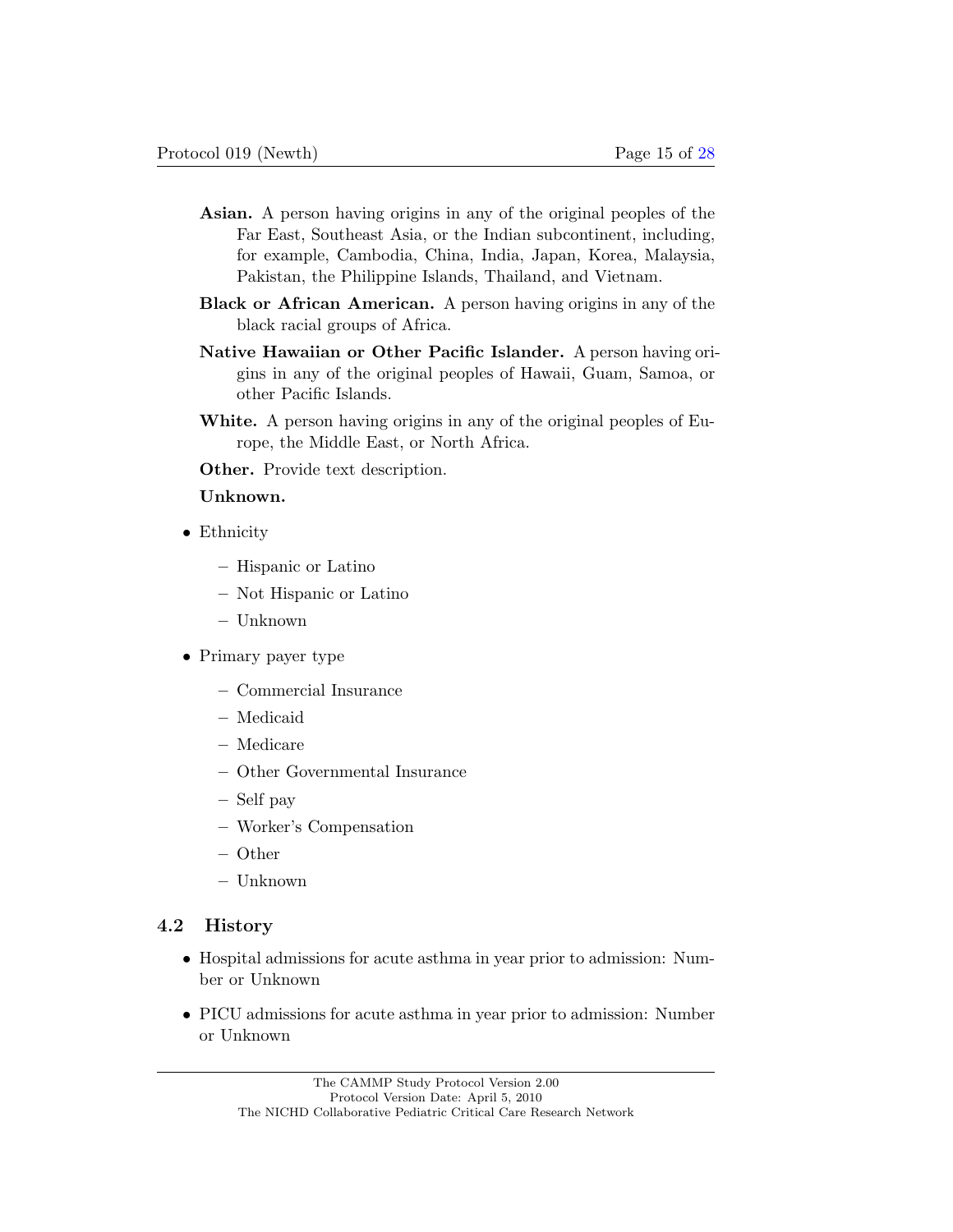- This admission: New diagnosis of asthma, exacerbation of chronic asthma, or unknown?
- Known patient history of allergies (non-food)? Yes or No
- Known patient history of food allergy? Yes or No
	- If yes to either of the previous questions, was there a known allergic exposure precipitating this admission? Yes or No
- Known patient history of eczema? Yes or No
- Known patient history of any psychiatric or behavioral disorder? Yes or No
- Known patient history of any drug or alcohol abuse? Yes or No
- Known patient history of non-compliance with asthma therapy? Yes or No
- Family history of asthma? Yes, No, or Unknown
- Chronic asthma medications within 30 days prior to admission, specifically:
	- Short-acting inhaled beta-agonists: Yes, No, or Unknown
	- Long-acting inhaled beta-agonists: Yes, No, or Unknown
	- Inhaled antihistamine: Yes, No, or Unknown
	- Inhaled corticosteroids: Yes, No, or Unknown
	- Oral corticosteroids: Yes, No, or Unknown
	- Inhaled anticholinergics: Yes, No, or Unknown
	- Leukotriene-receptor antagonists: Yes, No, or Unknown
	- Monoclonal anti-IgE antibody: Yes, No, or Unknown
	- Methylxanthines: Yes, No, or Unknown
	- Home oxygen: Yes, No, or Unknown
	- Other (specify)
- Other known active medical conditions: Yes or No
	- If yes, specify condition(s) and medication(s), if any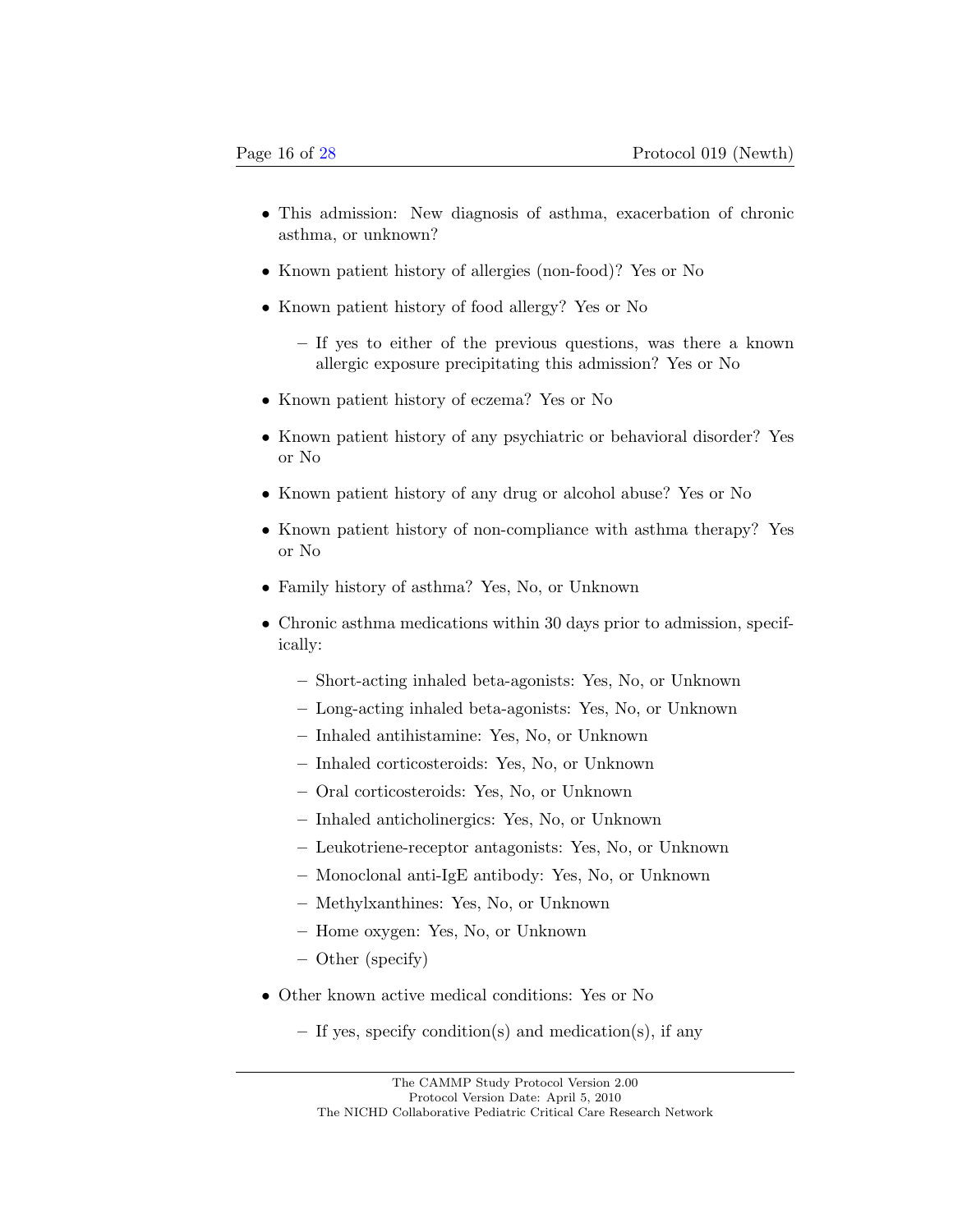### <span id="page-16-0"></span>4.3 Overview of Clinical Course

### <span id="page-16-1"></span>4.3.1 Hospital and PICU Admission

- Hospital admission and discharge dates
- PICU admission and discharge dates/times
- Source of admission to PICU: transfer from outside ED, admitted through study site ED, transfer from floor, transfer from another ICU, or unknown
- Mental status at time of PICU admission: alert, obtunded, sedated, or unknown
- Known cardiac arrest prior to arrival in PICU for this hospitalization? Yes or No
- Radiographic or clinical evidence of barotrauma (air leak) prior to PICU admission? Yes, No, or Unknown
	- If yes, check all that apply: pneumothorax, pneumomediastinum, pneumoperitoneum, pneumopericardium, subcutaneous emphysema
- Pulse oximetry and vital signs at first presentation to PICU:
	- $S_pO_2$
	- Temperature  $(°C)$
	- Heart rate
	- Respiratory rate
	- Blood Pressure (mmHg)
	- Glasgow Coma Score (GCS) [collect only for patients not intubated prior to admission]
- Were any life-threatening arrhythmias, elevation of troponins, ECG evidence of ischemia, or other cardiac complications documented during the hospitalization? Yes or No
	- If yes, please describe: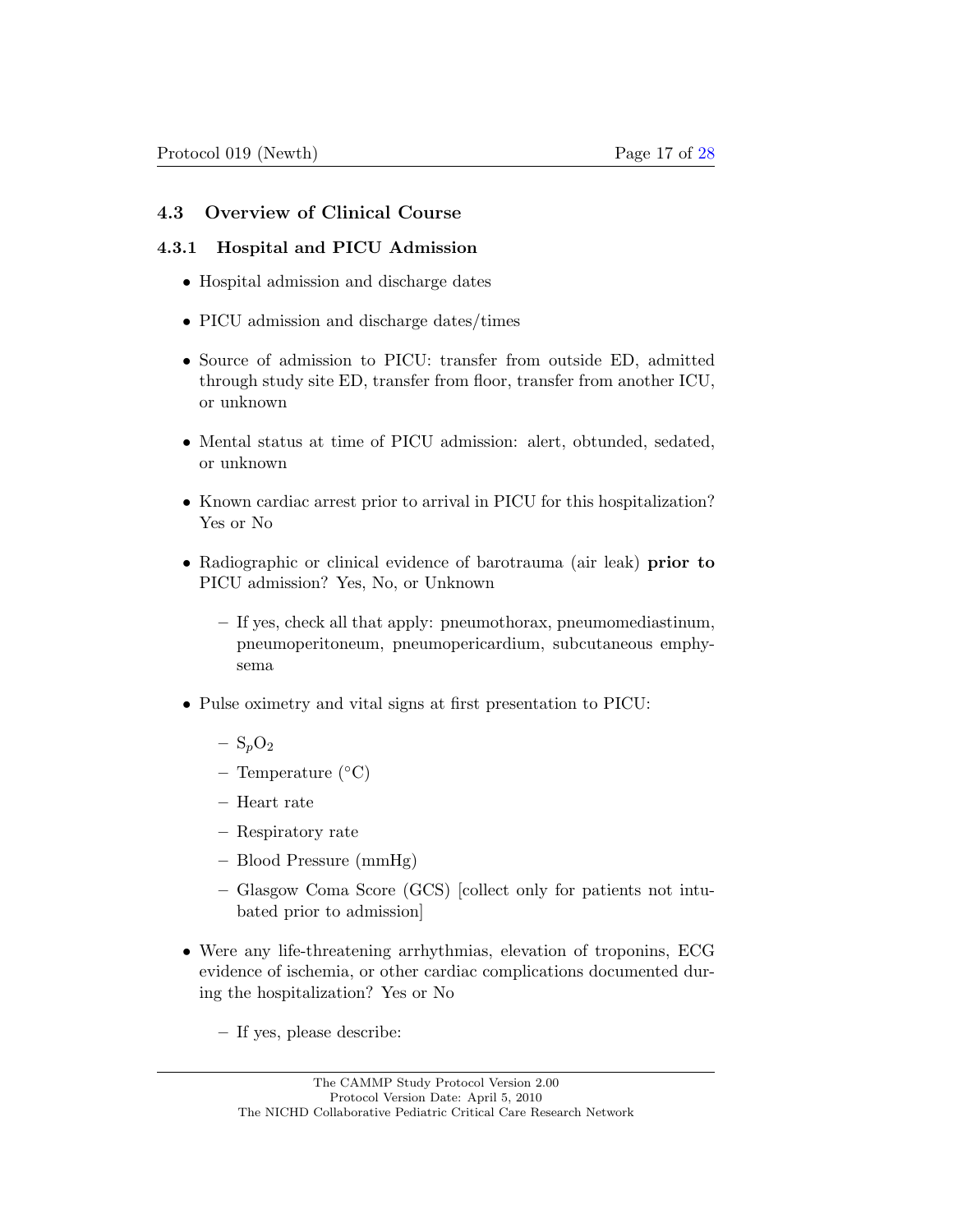#### <span id="page-17-0"></span>4.3.2 Mechanical Ventilation

- Non-invasive ventilation prior to intubation? Yes or No
- Last blood gas prior to intubation. Collect:
	- Date
	- Time
	- $-$  pH
	- $-$  pCO<sub>2</sub>
	- $-$  pO<sub>2</sub>
	- Method of blood draw: arterial, venous, capillary
- Intubation, initiation location: PICU, referring hospital, transport team, ED, OR, floor, not intubated prior to death, unknown
- Intubation date and time
- Initial ventilator settings in ICU:
	- Mode (pressure control, pressure-regulated volume control, volume control, pressure support/PEEP, other [specify])
	- PIP
	- $V T (mL)$
	- PEEP
	- Ventilator rate
	- $F_iO_2$
	- $-$  Ti (sec)
- Final ventilator settings prior to extubation or death:
	- Mode (pressure control, pressure-regulated volume control, volume control, pressure support/PEEP, other [specify])
	- PEEP
	- $F_iO_2$
- Blood gas prior to extubation or death. Collect:
	- Date
	- Time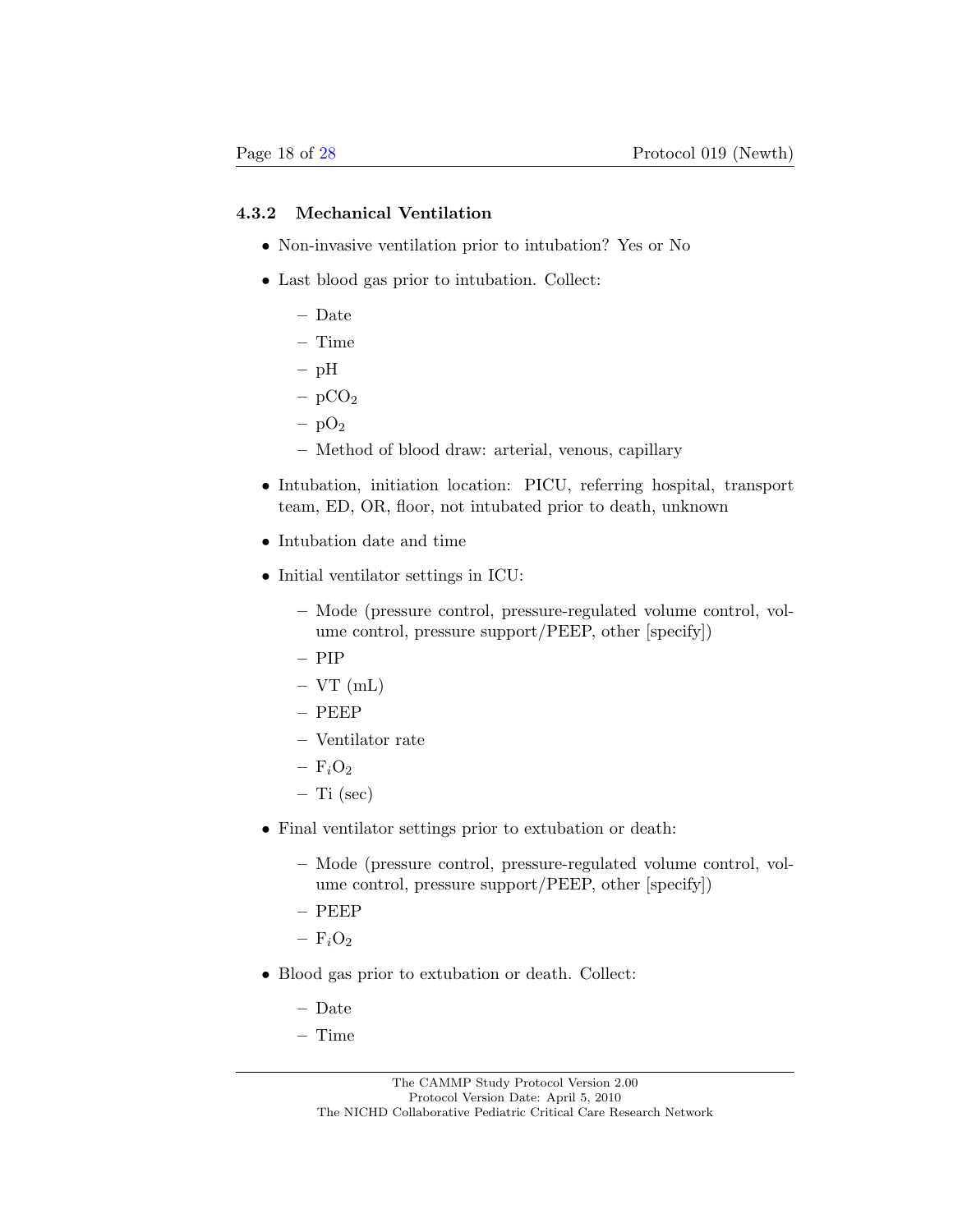- $-$  pH
- $-$  pCO<sub>2</sub>
- $-$  pO<sub>2</sub>
- $F_iO_2$
- Bicarbonate
- $S_pO_2$
- Method of blood draw: arterial, venous, capillary
- Extubation date and time
- Did the patient receive non-invasive ventilation after extubation? Yes, No, or Unknown
	- If yes, indicate:
		- ∗ Start: Date and time
		- ∗ Stop: Date and time

#### <span id="page-18-0"></span>4.3.3 Inhalational Anesthesia

- Received inhalational anesthesia during the PICU stay? Yes, No, or Unknown
	- If yes, indicate drug(s) used:
		- ∗ Isoflurane
		- ∗ Sevoflurane
		- ∗ Halothane
		- ∗ Other(specify)
	- Start: Date and time
	- Stop: Date and time

#### <span id="page-18-1"></span>4.3.4 Extracorporeal Membrane Oxygenation (ECMO)

- Patient treated with ECMO during the PICU stay (includes  $ECCO<sub>2</sub>R$ )? Yes, No, or Unknown
	- If yes, indicate ECMO mode: VA, VV, or  $ECCO<sub>2</sub>R$  catheter
	- Start: Date and time
	- Stop: Date and time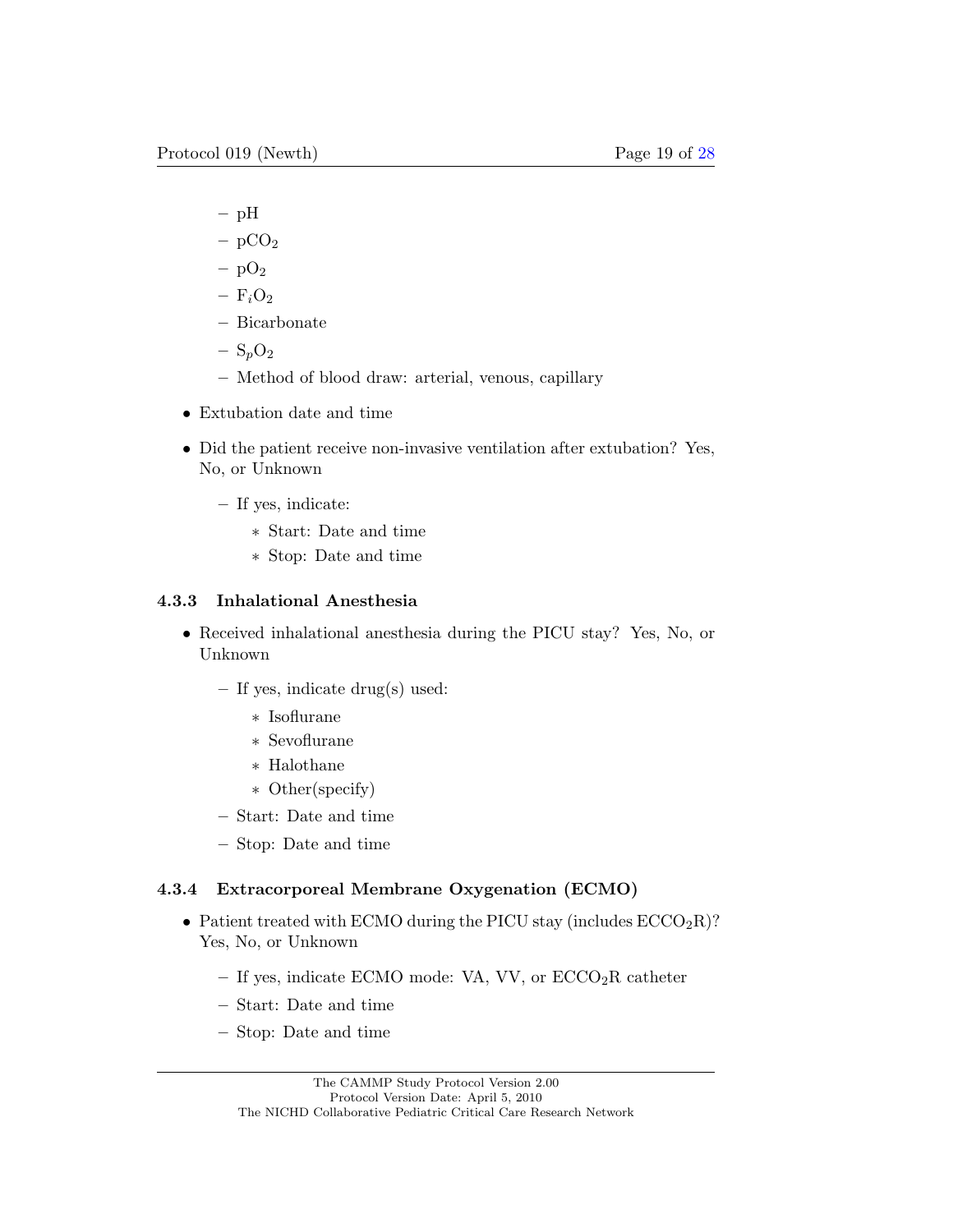- Were there any complications related to ECMO? (check all that apply or indicate none):
	- Hemorrhage
	- Thrombosis
	- Infection
	- Stroke
	- Other (specify)
	- None

#### <span id="page-19-0"></span>4.3.5 Final Patient Status

- Patient status at PICU discharge: Survived with no known complications, survived with complications, or dead
	- If discharged with complications, were any of the following present?
		- ∗ Residual pulmonary barotrauma (pneumothorax, pneumomediastinum, pneumoperitoneum, pneumopericardium, subcutaneous emphysema)
		- ∗ Central nervous system deficits
		- ∗ Neuromyopathy
- Patient vital status at hospital discharge: alive or dead

#### <span id="page-19-1"></span>4.4 Therapies and Interventions

The data elements below are to be collected for each of the following phases of care (if applicable):

- 1. Prior to intubation
- 2. During invasive mechanical ventilation
- 3. During inhalational anesthesia (if applicable)
- 4. During ECMO (if applicable)
- 5. After extubation and prior to PICU discharge
- Oxygen: Yes, No, or Unknown
- Bronchoscopy: Yes, No, or Unknown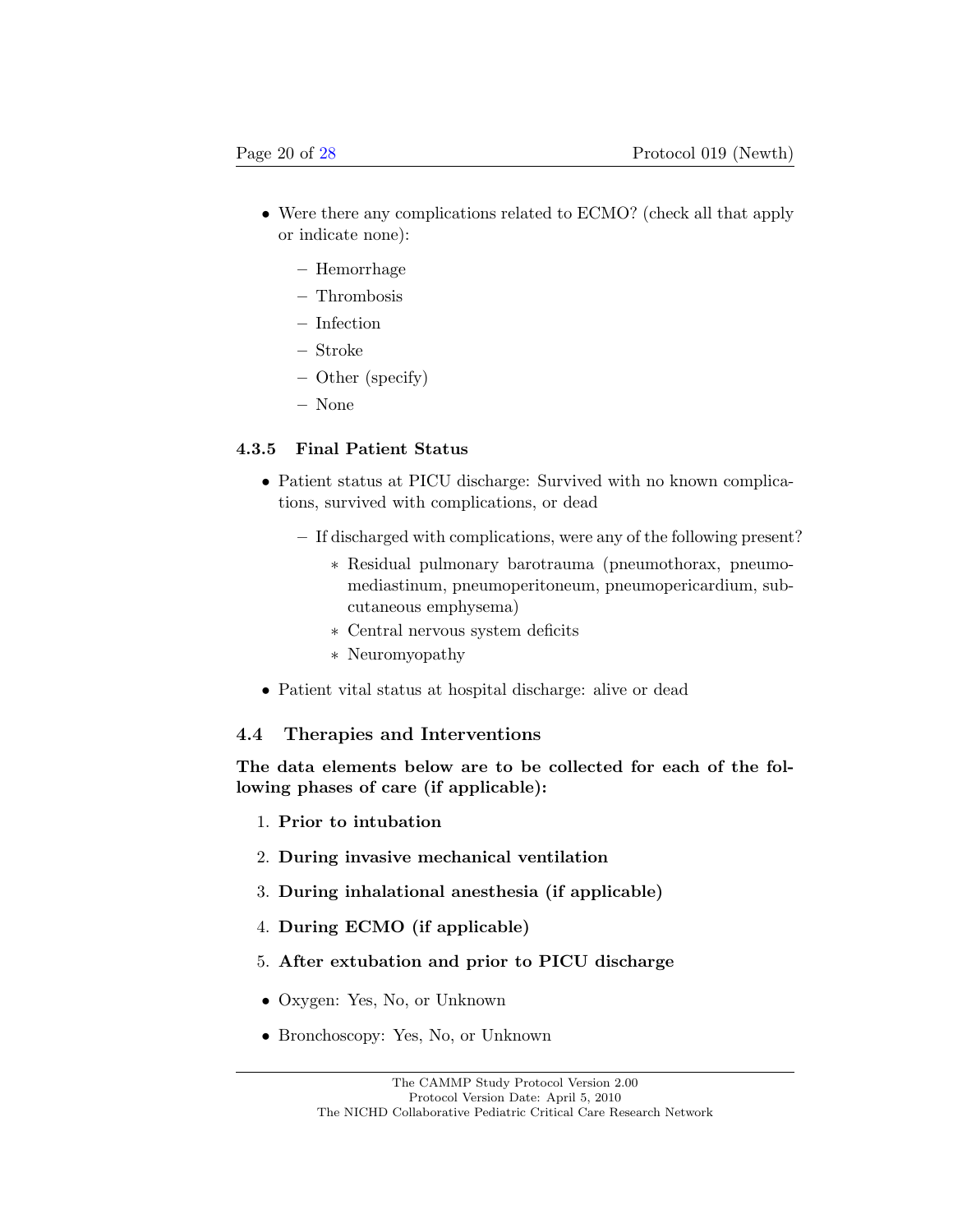- BiPAP/CPAP: Yes, No, or Unknown (Prior to intubation and after extubation phases ONLY)
- High-frequency oscillatory ventilation: Yes, No, or Unknown (During invasive mechanical ventilation, inhalational anesthesia and ECMO phases ONLY)
- Neuromuscular blockade while ventilated (excluding induction)? Yes, No, or Unknown (During invasive mechanical ventilation phase ONLY)
- Intermittent Albuterol Inhaled: Yes, No, or Unknown
- Continuous Albuterol Inhaled: Yes, No, or Unknown
- Terbutaline Inhaled: Yes, No, or Unknown
- Terbutaline IV: Yes, No, or Unknown
- Terbutaline IM, SC: Yes, No, or Unknown
- Isoproterenol IV: Yes, No, or Unknown
- Epinephrine Inhaled: Yes, No, or Unknown
- Epinephrine IV: Yes, No, or Unknown
- Epinephrine IM, SC: Yes, No, or Unknown
- Corticosteroids Inhaled: Yes, No, or Unknown
- Corticosteroids IV, PO: Yes, No, or Unknown
- Ipratropium Inhaled: Yes, No, or Unknown
- Atropine IV: Yes, No, or Unknown
- Magnesium sulfate IV: Yes, No, or Unknown
- Aminophylline/theophylline IV, PO: Yes, No, or Unknown
- Helium-oxygen Inhaled: Yes, No, or Unknown
- Ketamine Infusion (excluding induction): Yes, No, or Unknown
- Nitric oxide: Yes, No, or Unknown (During invasive mechanical ventilation, inhalational anesthesia and ECMO phases ONLY)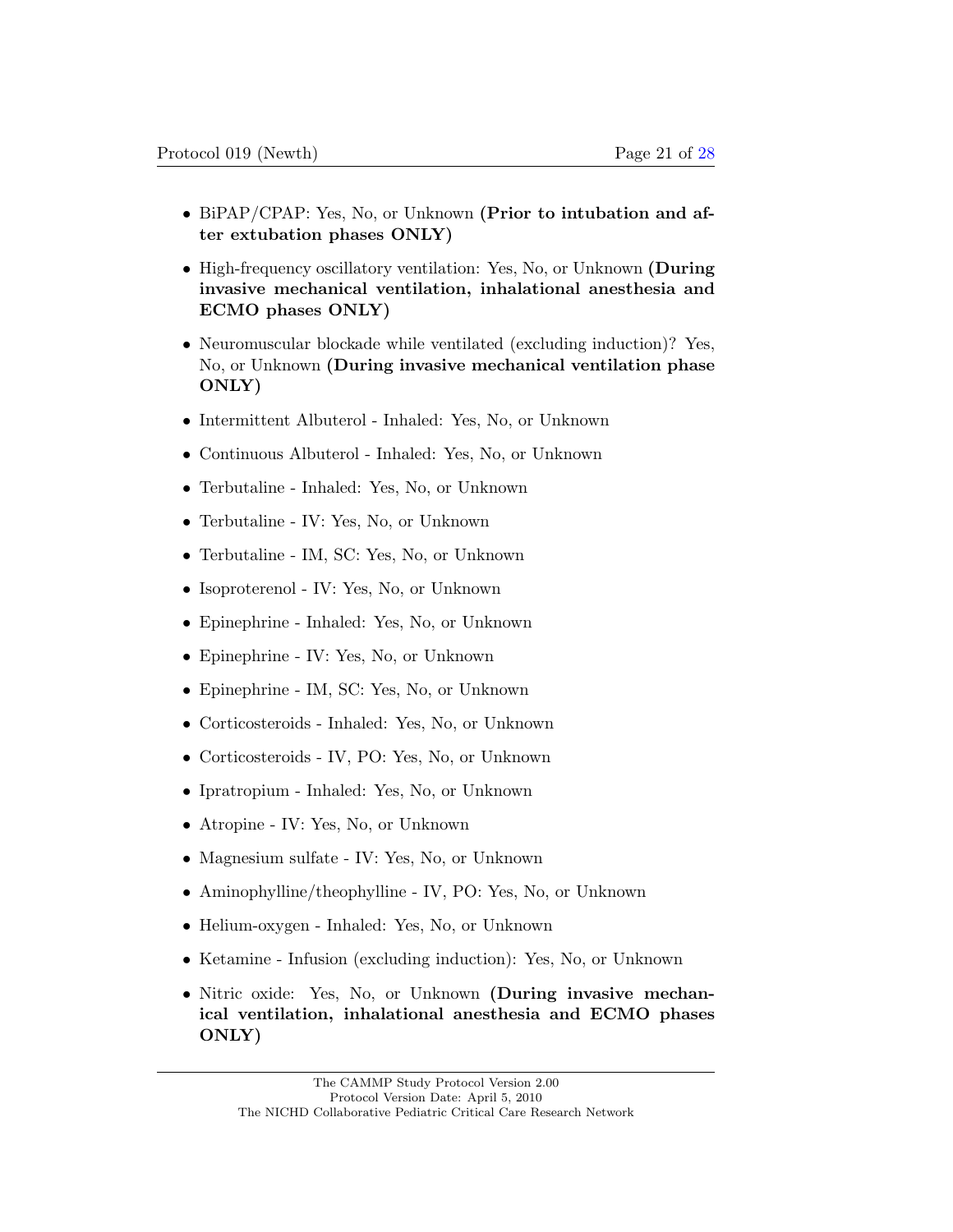• Mucolytics: Yes, No, or Unknown (During invasive mechanical ventilation, inhalational anesthesia and ECMO phases ONLY)

#### <span id="page-21-0"></span>4.5 Death Information Form

- Date and time of death
- Moribund on arrival to CPCCRN PICU: Yes or No
- Mode of death:
	- Withdrawal of support/futility; OR
	- Brain death; OR
	- Failed CPR; OR
	- Other; OR
	- Unknown
- Causes of death (specify from copy of death certificate, if available, or medical record death note)
- Upload autopsy report, if available

### <span id="page-21-1"></span>5 Statistical Analysis Plan

The primary purpose of this study is to review the clinical course and risk factors for death in critically ill children admitted to the PICU with asthma as their primary diagnosis. The CAMMP Study will help CPCCRN investigators identify specific therapeutic decision points that have not been formally evaluated in the pediatric population. This will lead to development of potential observational studies and randomized trials of drugs used for treatment of critical asthma.

CPCCRN investigators will obtain medical records for eligible subjects and undertake detailed review and data point description. As these are intensive care admissions, the records are likely to be large and complex. Data from the chart abstractions in each site will be submitted to the DCC and summarized. In addition to providing detailed information about the clinical course of these children, information from this process will inform the draft definition of data elements for a prospective cohort study and provide preliminary data on patient treatment course and outcomes. Specific areas of interest include: (1) variability in the use and timing of agents at different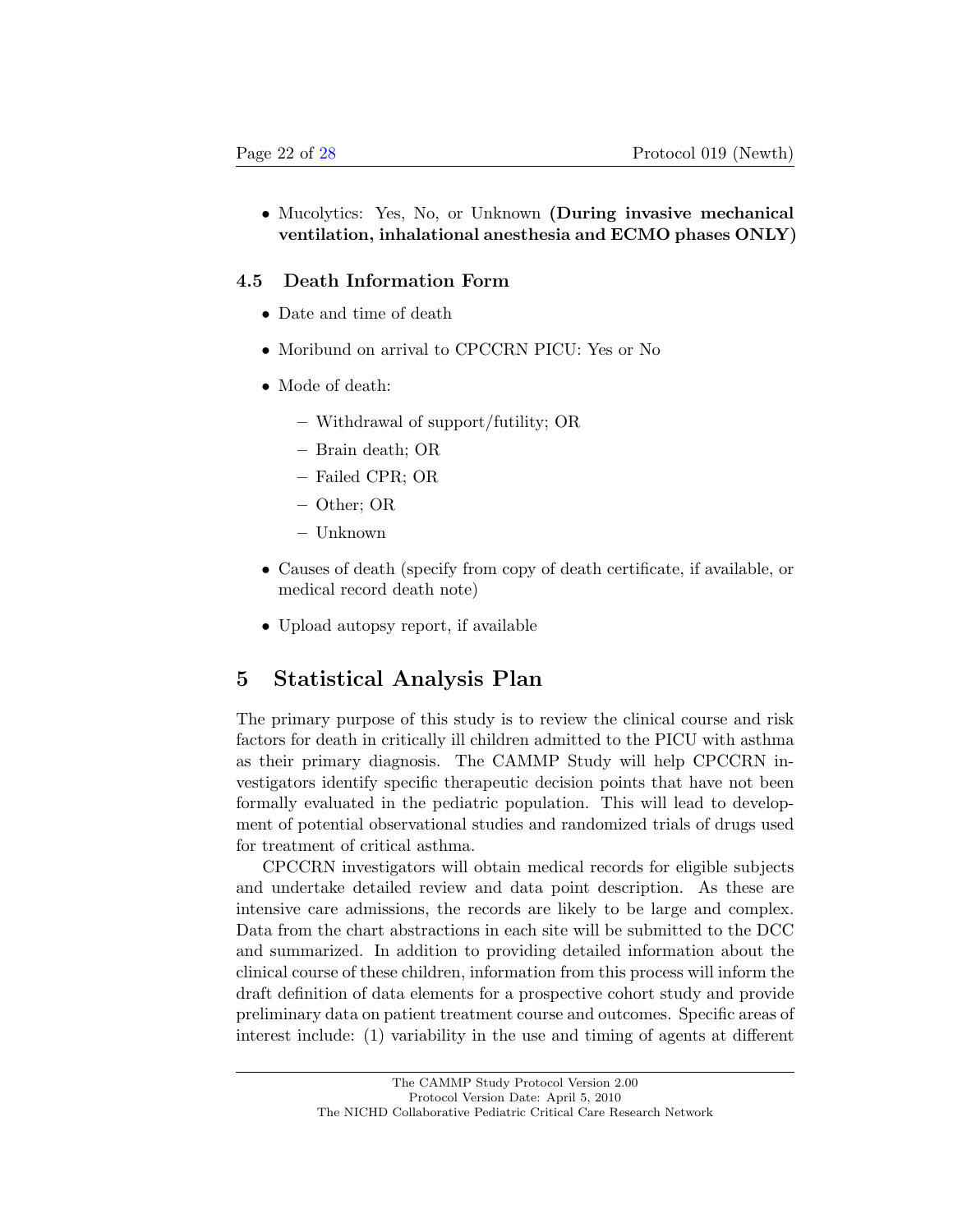centers; (2) progression of treatment over the course of the acute illness; (3) trends or differences in practice over the five year study period; and (4) identification of key decision points in critical asthma care, in order to inform future trials and descriptive studies.

Appropriate statistical methods will be used to examine these and other questions of interest. We will use graphical methods including histograms and box plots to describe distributions of continuous variables. Variables that have approximately normal distributions will be reported using means and standard deviations, and any between-group comparisons performed using t-tests or standard analysis of variance. Substantially skewed distributions require using measures such as median and interquartile range, and between-group comparisons using the Wilcoxon rank-sum or Kruskal-Wallis test. Categorical measures will be described using rates or proportions, and associations between variables will be evaluated using the  $\chi$ -square or Fisher's exact test, as appropriate. Since all analyses are exploratory and meant to inform planning for a future study, we will interpret any findings within this context and without formal adjustment for multiple endpoints or testing. Clinical relevance of the findings, in the context of existing knowledge in the field, will be of key importance rather than statistical significance.

#### <span id="page-22-0"></span>5.1 Sample Size

There is no formal sample size calculation for this retrospective, observational planning study. The total anticipated enrollment across five years is 400-500 patients, as described in section [6.](#page-22-1) This will be the largest and most detailed cohort analysis to date for fatal and near-fatal asthma.

### <span id="page-22-1"></span>6 Anticipated Recruitment and Study Duration

From the CPCCRN Core Data Registry, we estimate that 75-125 patients will meet study entry criteria per year across all CPCCRN sites, with anticipated total enrollment of 400-500 patients across the 5-year study period. Only a small percentage of these  $(<5\%)$  are deaths. The study duration is anticipated to be 12 months, with at least 4 to 6 months required for medical record review and data extraction.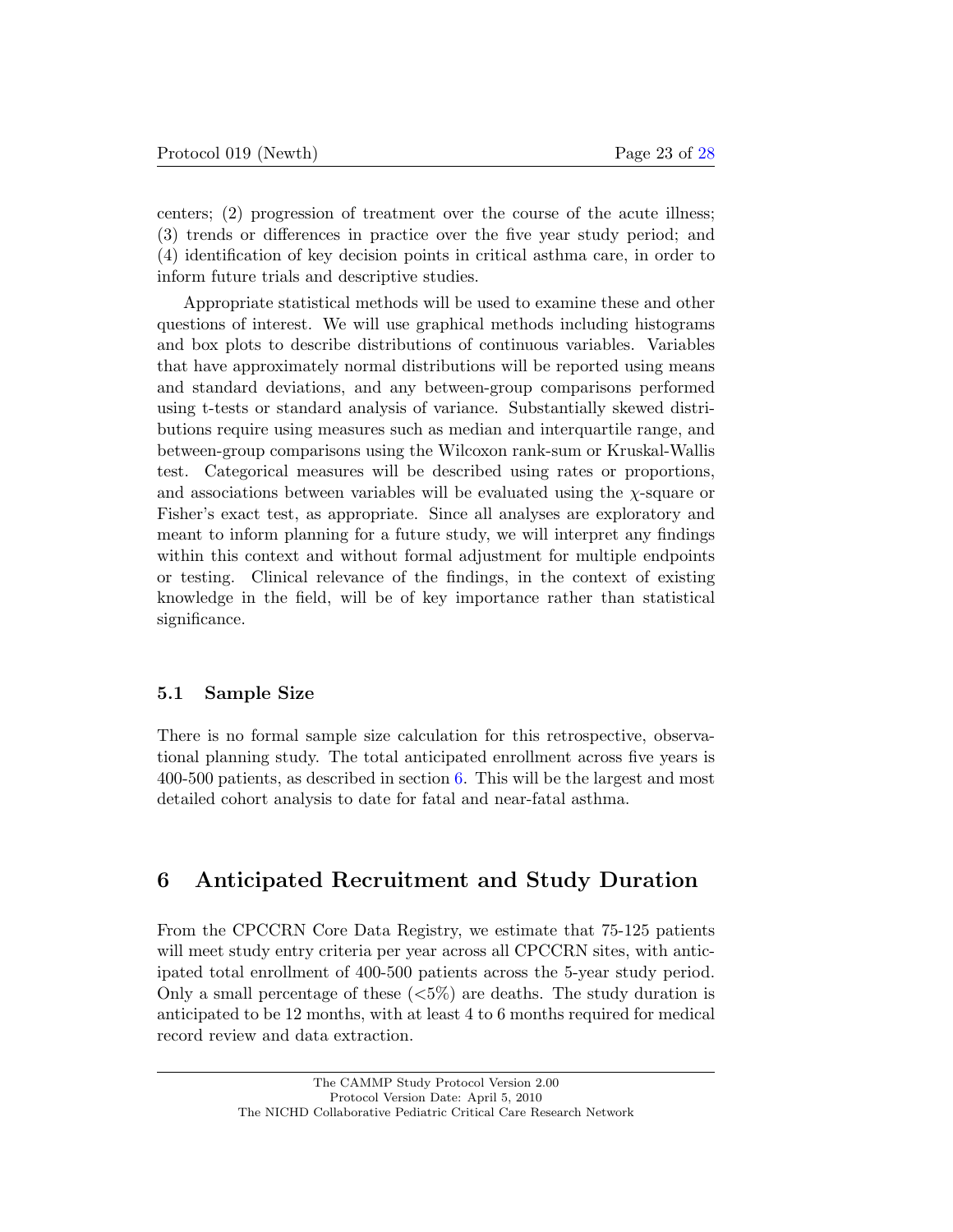## <span id="page-23-0"></span>7 Human Subjects

The Data Coordinator Center and each clinical site must obtain approval from their respective IRB prior to participating in the study. The DCC will track the IRB approval status at all participating centers.

### <span id="page-23-1"></span>7.1 Waiver of Consent

Waiver of informed consent will be requested for this study because the scientific validity of the study, to determine the disease course and clinical care of patients admitted to the PICU with fatal or near-fatal critical asthma, requires 100% of eligible patients. The study fulfills regulatory requirements for a waiver, because there are no changes in clinical practice, no therapeutic interventions, only minimal risk to the patient's family (loss of privacy), and obtaining informed consent would threaten the scientific validity of the study.

### <span id="page-23-2"></span>7.2 Study Population

All children who are admitted to the PICU with a diagnosis of critical asthma and who die or who require intubation and mechanical ventilation from this disease or its complications, as defined by the inclusion/exclusion criteria, are eligible for this study.

### <span id="page-23-3"></span>7.3 Research Materials

The research data obtained from enrolled subjects include details of past medical history, history leading to the current PICU admission, details of clinical management in the PICU, and use of asthma medications, anesthetic agents, mechanical ventilation and techniques of extracorporeal gas exchange. These data will be obtained by retrospective medical record review. The research data will be managed via a secure, HIPAA compliant, encrypted electronic data system at the Data Coordinating Center.

### <span id="page-23-4"></span>7.4 Potential Risks

This is a minimal risk study, and the only potential risk is loss of privacy. There are no interventions or clinical evaluations in this retrospective study. Data collection and storage will be handled securely at all times to maintain the privacy of the subjects.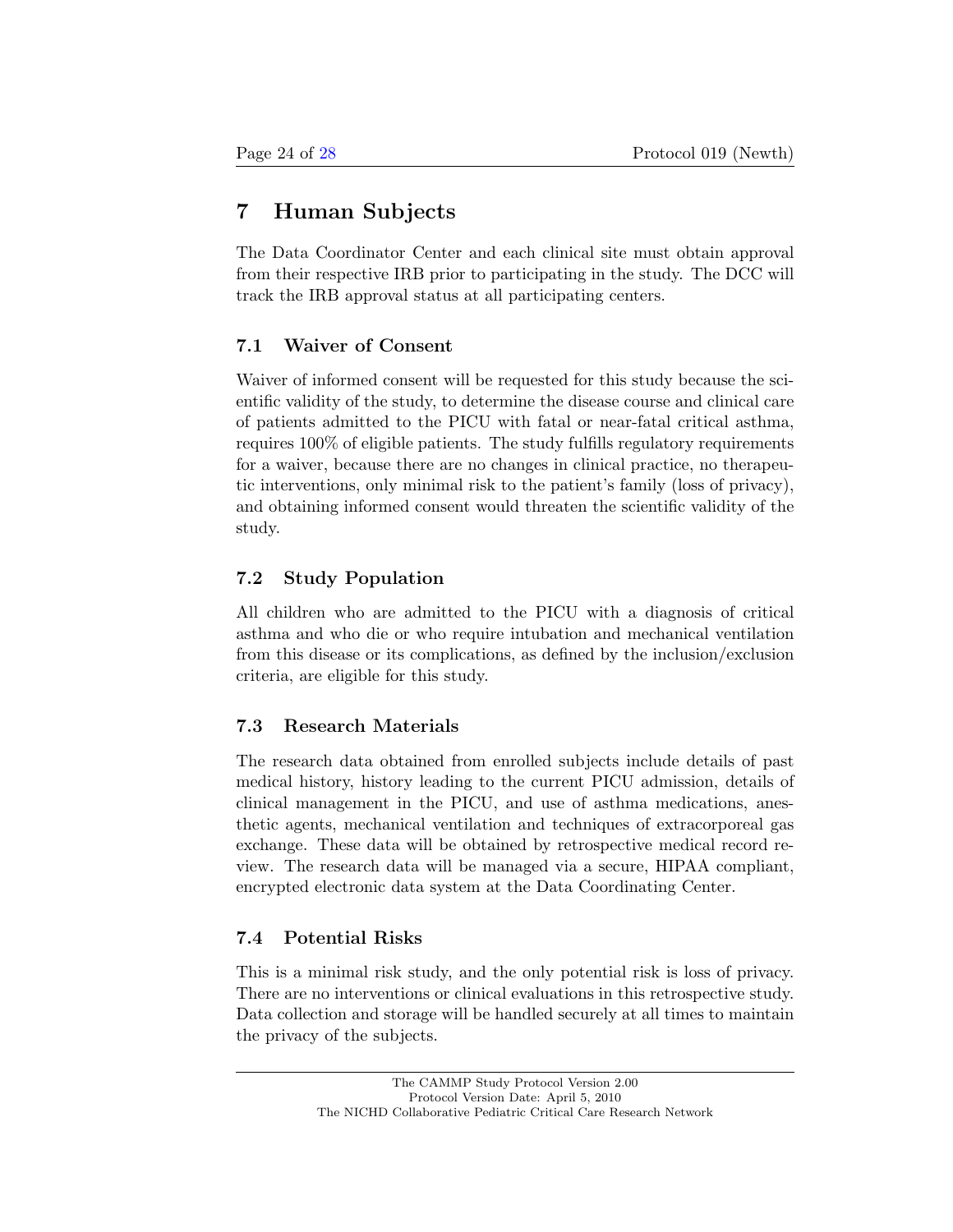#### <span id="page-24-0"></span>7.5 Potential Benefits

There is no immediate direct benefit to subjects enrolled in this study. The potential benefit to future patients is that more effective strategies of critical asthma risk factor recognition and therapeutic maneuvers will be developed to lower the incidence of death and reduce morbidity from asthma in children. It is hoped that enhancement in the efficacious and accurate design of therapeutic trials will be a considerable benefit for all children, and eventually result in agents specifically labeled for pediatric use.

#### <span id="page-24-1"></span>7.6 Patient Confidentiality

All evaluation forms and reports will be identified only by a coded number to maintain patient confidentiality. All records will be kept in a locked/password protected computer. All computer entry and networking programs will be done with coded numbers only.

### <span id="page-24-2"></span>8 Data Security

The Data Coordinating Center at the University of Utah has a dedicated, locked server room within its offices, and the building has 24 hour on-site security guards. The Data Coordinating Center has a state-of-the-art computer infrastructure and coordinates its network infrastructure and security with the Health Sciences Campus (HSC) information systems at the University of Utah. This provides the Data Coordinating Center with effective firewall hardware, automatic network intrusion detection, and the expertise of dedicated security experts working at the University.

Network equipment includes three high-speed switches and two hubs. User authentication is centralized with two Windows 2003 domain servers. Communication over public networks is encrypted with virtual point-topoint sessions using secure socket layer (SSL) or virtual private network (VPN) technologies, both of which provide at least 128 bit encryption. OpenClinica is the clinical trials software used at the Data Coordinating Center in Utah, and  $e$ Room $^{TM}$  is used for communications about the study. OpenClinica,  $e$ Room<sup>TM</sup> and other web applications use the SSL protocol to transmit data securely over the Internet.

Direct access to Data Coordinating Center computers is only available while physically located inside the Data Coordinating Center offices, or via a VPN client. All network traffic is monitored for intrusion attempts, security scans are regularly run against our servers, and our IT staff are notified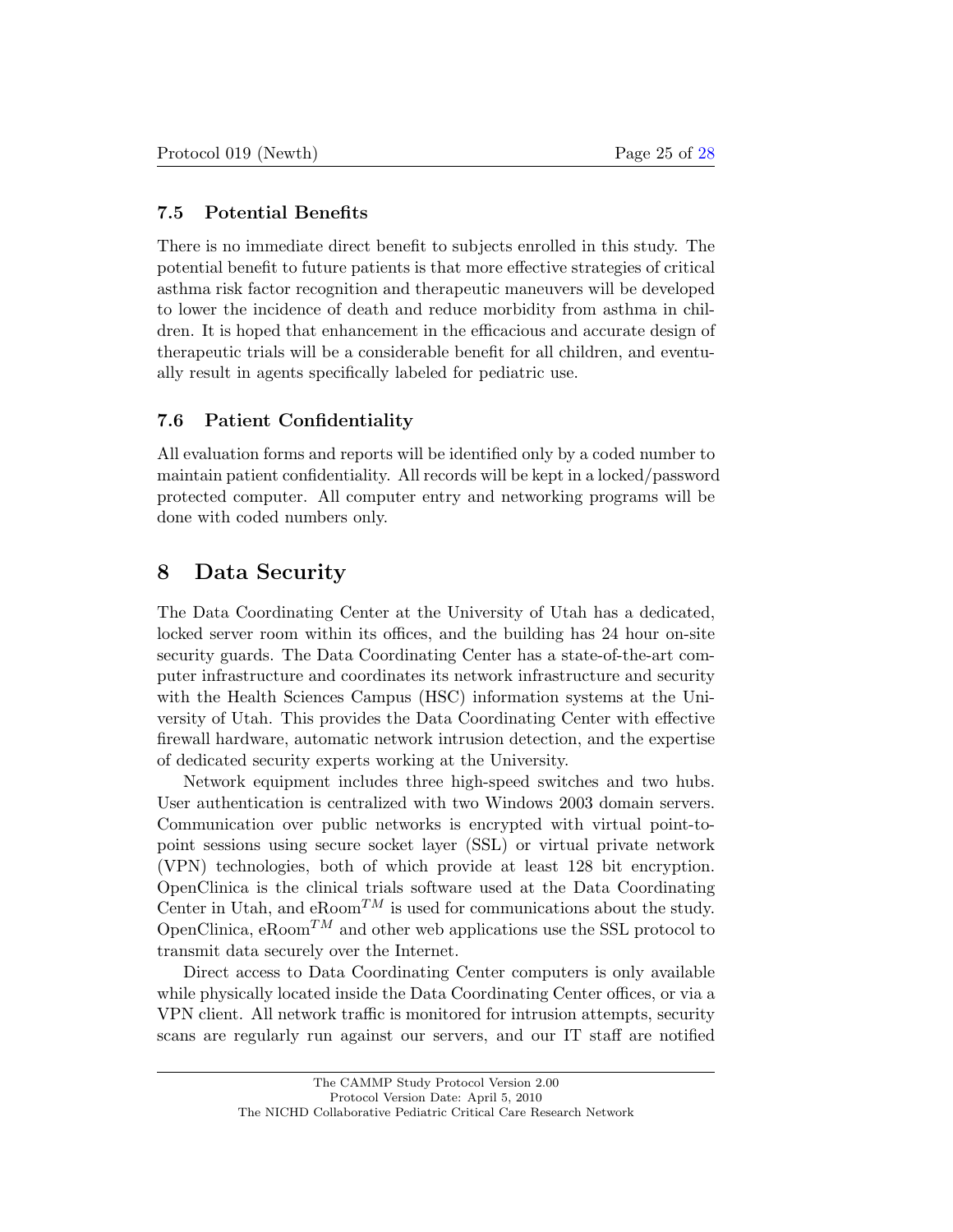of intrusion alerts. Security is maintained with Windows 2003 user/group domain-level security. Users are required to change their passwords every 90 days, and workstations time out after 10 minutes of inactivity. All files are protected at group and user levels; database security is handled in a similar manner with group level access to databases, tables, and views in Microsoft SQL Server.

The investigators and staff of the Data Coordinating Center are fully committed to the security and confidentiality of all data collected for CPC-CRN studies. All personnel at the Data Coordinating Center at the University of Utah have signed confidentiality agreements concerning all data encountered in the center. Violation of these agreements may result in termination from employment at the University of Utah. In addition, all personnel involved with Data Coordinating Center data systems have received Human Subjects Protection and HIPAA education.

## <span id="page-25-0"></span>9 Health Insurance Portability and Accountability Act

Registration of research subjects in the electronic data capture (EDC) system used by the DCC at the University of Utah requires a date of birth, race, ethnicity, and gender. These demographic data are held in database tables that are separate from coded research data (including clinical data). The demographic data are required for Federal reporting purposes to delineate subject accrual by race, ethnicity, and gender.

The Data Coordinating Center produces the de-identified research data sets that will be used for all analyses in this project. Since the raw data includes potential identifiers, such as dates of birth and admission, all CPC-CRN sites have been offered a Business Associate Agreement (BAA) with the University of Utah. Copies of executed Business Associate Agreements are maintained at the Data Coordinating Center in Utah.

All analyses will be conducted with de–identified data sets created by the Data Coordinating Center.

### <span id="page-25-1"></span>10 Record Retention

For federally funded studies subject to the Common Rule, records relating to the research conducted shall be retained for at least 3 years after completion of the research. Completion of the research for this protocol should be anticipated to include completion of all publications relating to the research.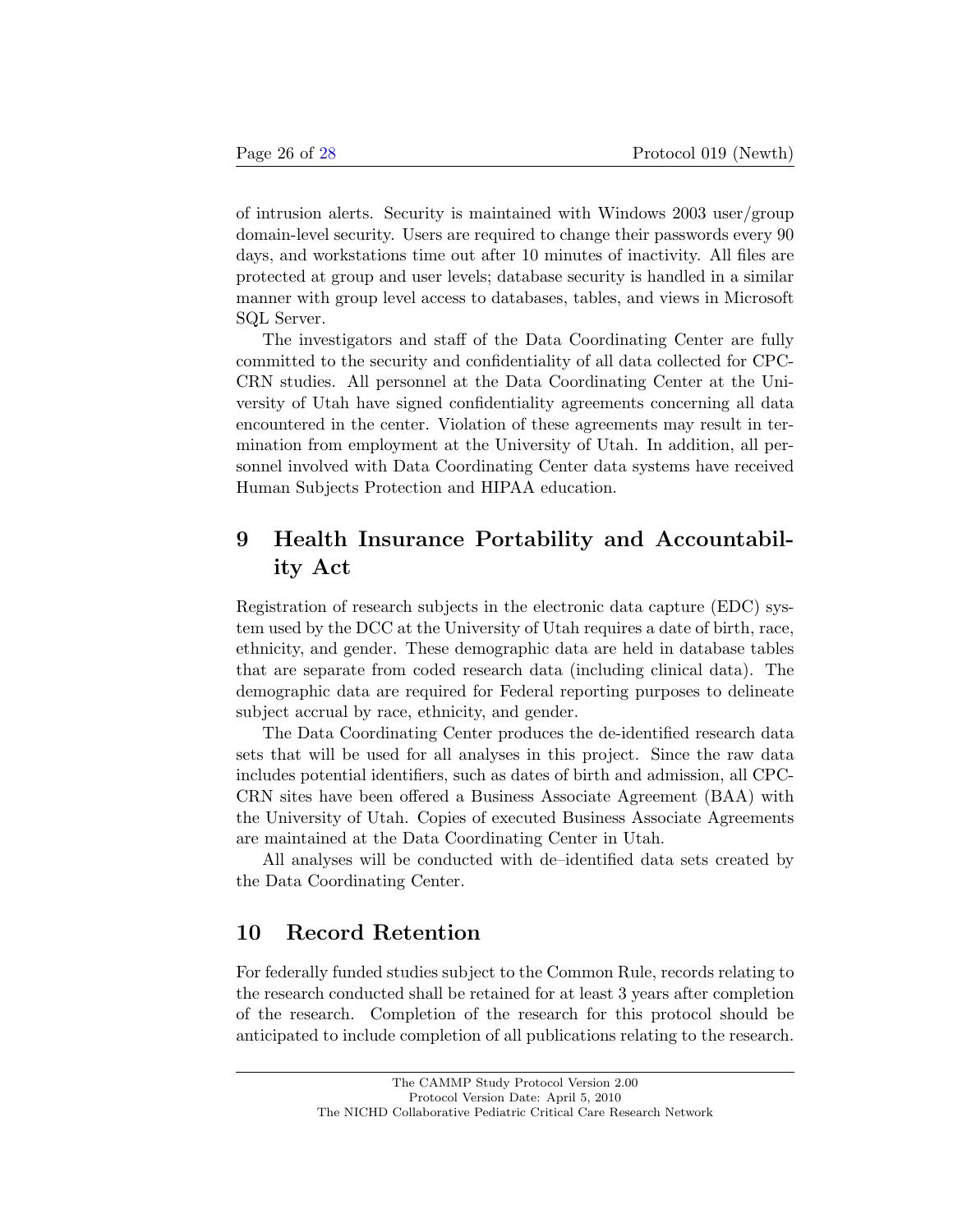All records shall be accessible for inspection and copying by authorized representatives of the regulatory authorities at reasonable times and in a reasonable manner [45 CFR §46.115(b)].

### Bibliography

- <span id="page-26-1"></span><span id="page-26-0"></span>[1] Bohn D, Kissoon N. Acute asthma. Pediatr Crit Care Med. 2001 Apr;2(2):151–63.
- <span id="page-26-2"></span>[2] Dey AN, Bloom B. Summary health statistics for U.S. children: National Health Interview Survey, 2003. Vital Health Stat 10. 2005 Mar;(223):1–78.
- <span id="page-26-3"></span>[3] Eder W, Ege MJ, von Mutius E. The asthma epidemic. N Engl J Med. 2006 Nov;355(21):2226–35.
- <span id="page-26-4"></span>[4] Bratton SL, Odetola FO, McCollegan J, Cabana MD, Levy FH, Keenan HT. Regional variation in ICU care for pediatric patients with asthma. J Pediatr. 2005 Sep;147(3):355–61.
- <span id="page-26-5"></span>[5] Strunk RC. Death due to asthma. New insights into sudden unexpected deaths, but the focus remains on prevention. Am Rev Respir Dis. 1993 Sep;148(3):550–2.
- <span id="page-26-6"></span>[6] Papiris S, Kotanidou A, Malagari K, Roussos C. Clinical review: severe asthma. Crit Care. 2002 Feb;6(1):30–44.
- <span id="page-26-7"></span>[7] Benatar SR. Fatal asthma. N Engl J Med. 1986 Feb;314(7):423–9.
- [8] McFadden ER Jr. Fatal and near-fatal asthma. N Engl J Med. 1991 Feb;324(6):409–11.
- [9] McFadden ER Jr, Warren EL. Observations on asthma mortality. Ann Intern Med. 1997 Jul;127(2):142–7.
- [10] Molfino NA, Nannini LJ, Martelli AN, Slutsky AS. Respiratory arrest in near-fatal asthma. N Engl J Med. 1991 Jan;324(5):285–8.
- <span id="page-26-8"></span>[11] Death from asthma in two regions of England. British Thoracic Association. Br Med J (Clin Res Ed). 1982 Oct;285(6350):1251–5.
- <span id="page-26-9"></span>[12] DeNicola LK, Monem GF, Gayle MO, Kissoon N. Treatment of critical status asthmaticus in children. Pediatr Clin North Am. 1994 Dec; 41(6): 1293–324.